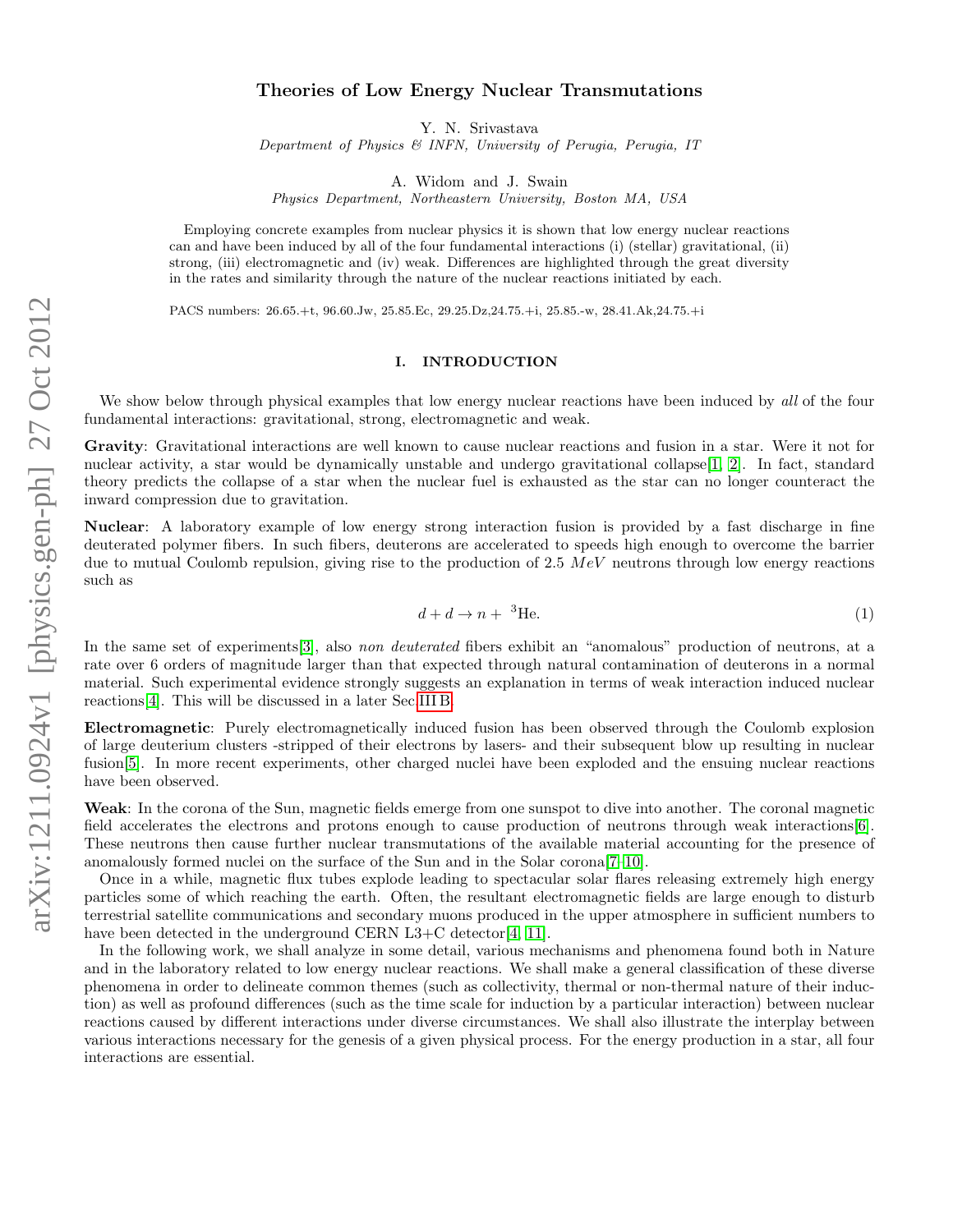# II. GRAVITATIONAL LENT

### A. From Helmholtz to Bethe

In the standard model of star formation, collectivity plays a central role. It is asserted that undamped density fluctuations cause an astronomically large number of interstellar gas (essentially hydrogen) to clump together, whereupon gravity begins to compress them further thereby increasing the protostar's temperature.

To appreciate the subtle interplay existing between different interactions in causing nuclear reactions, the leitmotif of our paper, it is useful to recall the paradigm shifts in the view that earlier physicists had to make regarding the main source of a star's energy production and stability, as recounted by Hans Bethe[\[2\]](#page-15-1), a leading architect of gravitational low energy nuclear theory (Gravitational LENT).

To estimate the stability of a star, say our Sun, Helmholtz -around the 1850's- was the first to use the only tool available to him: Newtonian gravity. If one gram of matter falls on the Sun's surface, it acquires a potential energy  $(\Delta E)_{pot}$  given by

$$
\frac{\Delta E_{pot}}{\text{gm}} = -\frac{GM}{R} = -1.91 \times 10^{15} \frac{\text{erg}}{\text{gm}} \tag{2}
$$

A similar energy must have been set free when the Sun was assembled. Through the virial theorem, he argued, one half of it must have been set free as kinetic energy which allows us to estimate the temperature and the other half must have been radiated away. At present, the outward flux of radiation from our Sun is

$$
\mathcal{F}_{radiation} = 1.96 \frac{\text{erg}}{\text{gm sec}} \ . \tag{3}
$$

Hence, it was estimated that if gravitation supplies the energy, then in  $10^{15}$  sec  $\approx 30$  million years the Sun would have radiated away all its energy and would have undergone a gravitational collapse. But Darwin, other biologists and geologists argued with Helmholtz (and Kelvin[\[12\]](#page-15-9), who concurred with Helmholtz) that they needed a much longer life time for the Sun and that his gravitational mechanism for the source of energy production in the Sun must be in error. Of course, they were right. In fact, as we will see, gravitation supplies the necessary force to hold and compress the particles collectively and raise their temperature for positively charged nuclei to overcome the Coulomb barrier but it is the weak force which ignites the nuclear fire by providing neutrons without which no deuterons or heavier nuclei could be formed.

In 1895, radioactivity in the weak sector of the standard model of fundamental interactions would be discovered by Henri Becquerel, Pierre Curie and Marie Curie and through it the age of the Earth and later that of meteorites and other geological objects would be determined. One deduces the age of the Sun from that of the meteorites to be 4.5 billion years in close agreement with the age 4.56 billions deduced from Solar oscillations[\[13\]](#page-15-10). Clearly, we need some interaction other than gravitation to fuel the Sun.

Since the Sun has existed for at least 4.5 billion years, we may deduce that the gain in energy per gm to be provided by whatever agency must be at least

<span id="page-1-1"></span>
$$
\frac{\Delta E_{gain}}{\text{gm}} \gtrsim 3 \times 10^{17} \frac{\text{erg}}{\text{gm}} \ . \tag{4}
$$

If not gravitation, then which of the other three EM, weak or strong can be the source? If for simplicity we assume that initially we only had electrons and protons and we want to fuse the protons into heavier nuclei, then we need the intervention of neutrons. Electromagnetism can not do it by itself because it can not change the charge. Also, the direct strong interaction between two protons to change their charges is well nigh negligible since the temperature of the core is estimated to be about  $T_{core} \approx 17$  million K. This corresponds to a mean thermal energy for the electrons and protons to be a mere 1.46 KeV. Hence, the only alternative left is to invoke the weak interaction. The Fermi theory does provide a possibility of neutron production through the inverse beta decay

<span id="page-1-0"></span>
$$
e^- + p^+ \to n + \nu_e \tag{5}
$$

This reaction was first proposed by Wick and later independently by Yukawa and Sakata for the observed phenomena of electron capture from the K and L shells from a large proton rich nucleus. But notice that in an electron capture, the electron is bound near the nucleus, the proton is bound within the nucleus and the subsequent neutron remains bound to the nucleus. All that escapes is the unobserved neutrino. Of course, this is not quite exact. As the closest to nucleus electron disappears, a higher shell electron jumps down to replace it, a third to displace the second, etc., thus leading to a cascade of emitted photons. It is precisely through the emitted photons, chiefly in the X-ray region,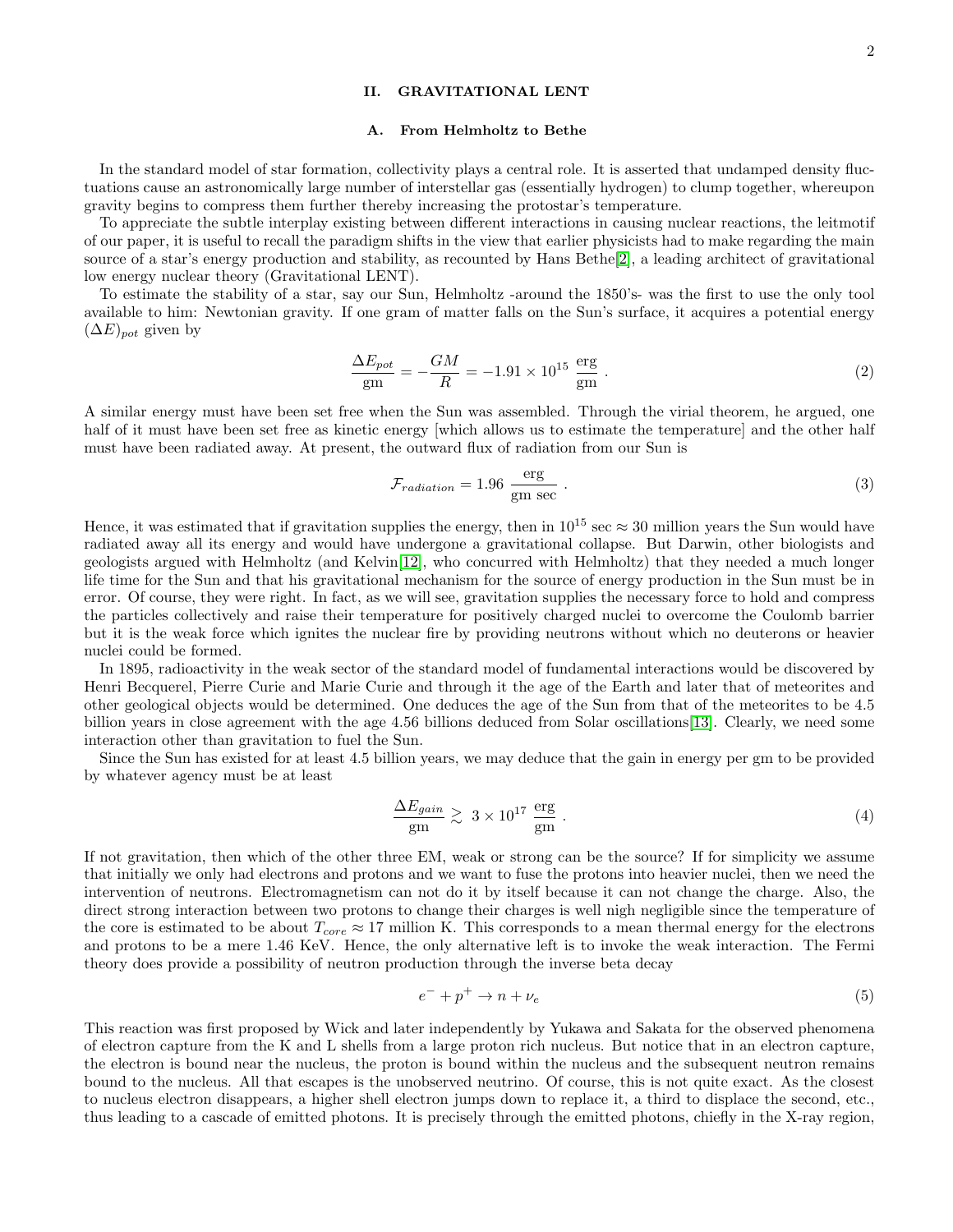

<span id="page-2-3"></span>FIG. 1: Shown is the Feynman diagram for the reaction  $p^+ + p^+ \rightarrow d^+ + e^+ + \nu_e$  as in Eq.[\(8\)](#page-2-0).

that the process can be directly registered at all. Alvarez[\[14\]](#page-15-11) provided the first clinching experimental evidence that the <sup>67</sup>Ga nucleus captures one of its orbital electrons and converts to the stable nucleus <sup>67</sup>Zn.

The life time of K capture and hence the transformation of one atom to a different atom can be of the order of seconds to months depending upon the mass difference between the parent and the daughter atom. It is well to remember that even in the vacuum, prior to the intervention of temperature, several orders of magnitude difference in the rates can occur due to differences in phase space.

Instead, for the reaction in Eq.[\(5\)](#page-1-0), both the electron and the proton have negligible kinetic energy on the nuclear MeV scale. Hence, the mean Q of the reaction is negative:  $Q \approx -0.78$  MeV. One may consider the thermally induced process

<span id="page-2-2"></span>
$$
W_{\text{thermal}} + e^- + p^+ \to n + \nu_e,\tag{6}
$$

where the thermal radiation  $W_{\text{thermal}}$  supplies kinetic energy to the initial system. But the available thermal energy even near the core of the Sun ~ KeV is miniscule in comparison with the threshold energy ~ 0.78MeV required for the reaction to proceed. Hence, the process can occur through thermal fluctuations albeit with an exceedingly small probability.

The dramatic difference between the time scales involved between this case, Bethe's estimate for the core of the Sun is  $10^{30}$  years, and the observed K captures, typically a few days, is due to the large exponential threshold barrier in the first case. This will be of crucial interest for us in what follows, where the reaction in Eq.[\(5\)](#page-1-0) would be invoked for specially designed condensed matter systems in which the electron kinetic energy can be boosted enough or in a relativistically covariant language, the electron mass can get renormalized by external electric fields radiated from currents,

<span id="page-2-1"></span>
$$
W_{\rm EM} + (N+1)e^- + p^+ \to n + Ne^- + \nu_e,\tag{7}
$$

so as to overcome the threshold barrier  $Q$  value turning positive, as in the electron capture case, with substantial rates for neutron production. In Eq.[\(7\)](#page-2-1), anticipating effects due to electron collectivity, we have generalized the reaction in Eq.[\(5\)](#page-1-0) to the case of  $N+1$  initial electrons which end up with N final electrons after the weak destruction of a single electron. As we shall see in Sec.[\(VI B\)](#page-10-0), the presence of a large number of electrons in dense matter systems can, through the Darwin interaction, change the energy distribution of a single electron. In such cases, the rates for the reaction in Eq.[\(7\)](#page-2-1) can be quite different from that of Eq.[\(6\)](#page-2-2) or for electron capture.

# B. Two Proton Channel Rates

Given the depressingly low rate due to the threshold barrier for the direct production of neutrons through  $Eq.(6)$  $Eq.(6)$ , von Weizsäcker [\[15\]](#page-16-0) suggested the exothermic reaction

<span id="page-2-0"></span>
$$
p^+ + p^+ \to d^+ + e^+ + \nu_e,\tag{8}
$$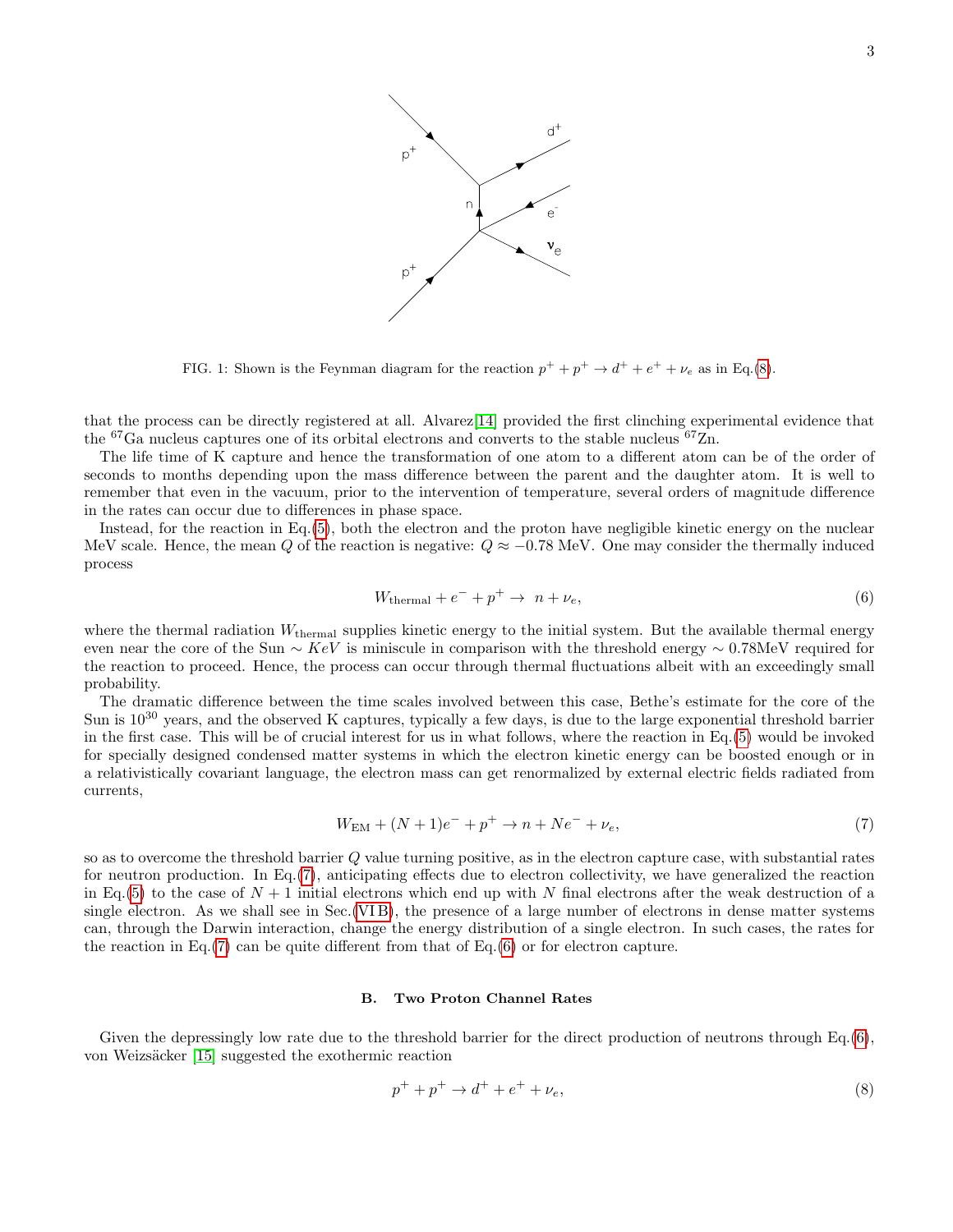with a gain of energy  $\sim 0.4 \; MeV$  from a transmutation of two protons. For this reaction, we can estimate the energy gain/gm to be

$$
\frac{\Delta E_{gain}}{gm} \approx 1.2 \times 10^{17} \left(\frac{erg}{gm}\right),\tag{9}
$$

a value quite close to that needed in Eq.[\(4\)](#page-1-1) in order to keep the Sun warm.

The completion of the mechanism described through the above processes requires the reaction rates for this " $p^+p^+$ " channel of energy production. It was first computed by Bethe and Critchfield[\[1\]](#page-15-0) and it involves all three, EM, weak and strong interactions of the standard model of particle physics. At low relative kinetic energy between the two protons, we have a strong Coulomb repulsion inhibiting the entire process Eq.[\(8\)](#page-2-0). This is a two step process: first we have the essentially "zero" range weak Fermi process  $p_1^+ \to \tilde{n} + e^+ + \nu_e$  followed by the very short range strong interaction process  $p_2^+ + \tilde{n} \to d$ , visualized in the Feynman diagram in FIG. [1](#page-2-3).

$$
p_1^+ + p_2^+ \to (\tilde{n} + e^+ + \bar{\nu}_e) + p_2^+ \to d + e^+ + \bar{\nu}_e,\tag{10}
$$

where  $\tilde{n}$  is an intermediate "virtual" state neutron, which combines with the second proton to fuse into a deuteron.

With an eye towards later usage for other processes, let us decompose the computation into (i) a repulsive Coulomb Gamow suppression factor  $B$  and (ii) a weak-strong cross section for a generic process

<span id="page-3-0"></span>
$$
N_1(Z_1) + N_2(Z_2) \to X,\t\t(11)
$$

where  $Z_{1,2}$  refer to the charge of the nuclei  $N_{1,2}$  and X refers to some specified final state. The effective cross section reads

$$
\sigma_{effective} = B\sigma(N_1 + N_2 \to X),\tag{12}
$$

where

$$
B = \frac{2\pi\gamma}{e^{2\pi\gamma} - 1} \quad \text{and} \quad \gamma = \frac{Z_1 Z_2 \alpha}{v/c} \ . \tag{13}
$$

In the above equation,  $v = (\sqrt{2E/\mu})$  denotes the relative velocity,  $\mu$  is the reduced mass,  $\alpha = e^2/\hbar c \approx 1/137$  is the fine structure constant and  $E$  is the relative kinetic energy when the two nuclei are far apart. The cross section  $\sigma(N_1 + N_2 \rightarrow X)$  is in principle computable from first principles of the known weak, EM and strong interactions. For low velocities,  $\gamma >> 1$  and hence B is approximately

$$
B \approx 2\pi\gamma e^{-2\pi\gamma} = \sqrt{\frac{E_g}{E}} e^{-\sqrt{E_g/E}}
$$

$$
E_g = (2\pi Z_1 Z_2 \alpha)^2 \mu c^2
$$
(14)

Since, the reactions Eq.[\(11\)](#page-3-0) of interest are exothermic for which the cross sections  $\sigma \propto 1/v$  for small v, it is convenient to write the effective cross section as

<span id="page-3-3"></span>
$$
\sigma_{effective}(N_1 + N_2 \to X; E) = \frac{S(E)}{E} e^{-\sqrt{E_g/E}}, \qquad (15)
$$

where  $S(E)$  is a characteristic of the nuclear reaction under investigation. Bethe-Critchfield[\[1\]](#page-15-0) obtain for deuteron production through the PP chain Eq.[\(8\)](#page-2-0)

<span id="page-3-1"></span>
$$
S(pp \to de^+ \bar{\nu}_e) = 3.36 \times 10^{-25} MeV \, barn,
$$
\n(16)

which is exceedingly small in comparison to purely nuclear reactions, i.e, where  $X$  does not contain leptons and so no weak processes are involved. In fact, the reaction Eq.[\(8\)](#page-2-0) has never been observed in any earth laboratory. By contrast, for non-leptonic initial and final states, one finds[\[16\]](#page-16-1)

<span id="page-3-2"></span>
$$
S_{nuclear} \sim (1KeV \, barn) \div (10MeV \, barn). \tag{17}
$$

Typically  $(1 \; KeV \; barn)$  results when the transition is radiative, i.e. whenever there is a photon in the final state whereas for purely nuclear transitions we find numbers in the  $(MeV~bar)$  range.

Let us pause to understand why the reaction Eq.[\(16\)](#page-3-1) has a more than  $10^{22}$  lower probability to occur than a typical strong reaction Eq.[\(17\)](#page-3-2). Since the former is a weak process with a cross section proportional to  $(G_F E)^2$ ,  $G_F$  being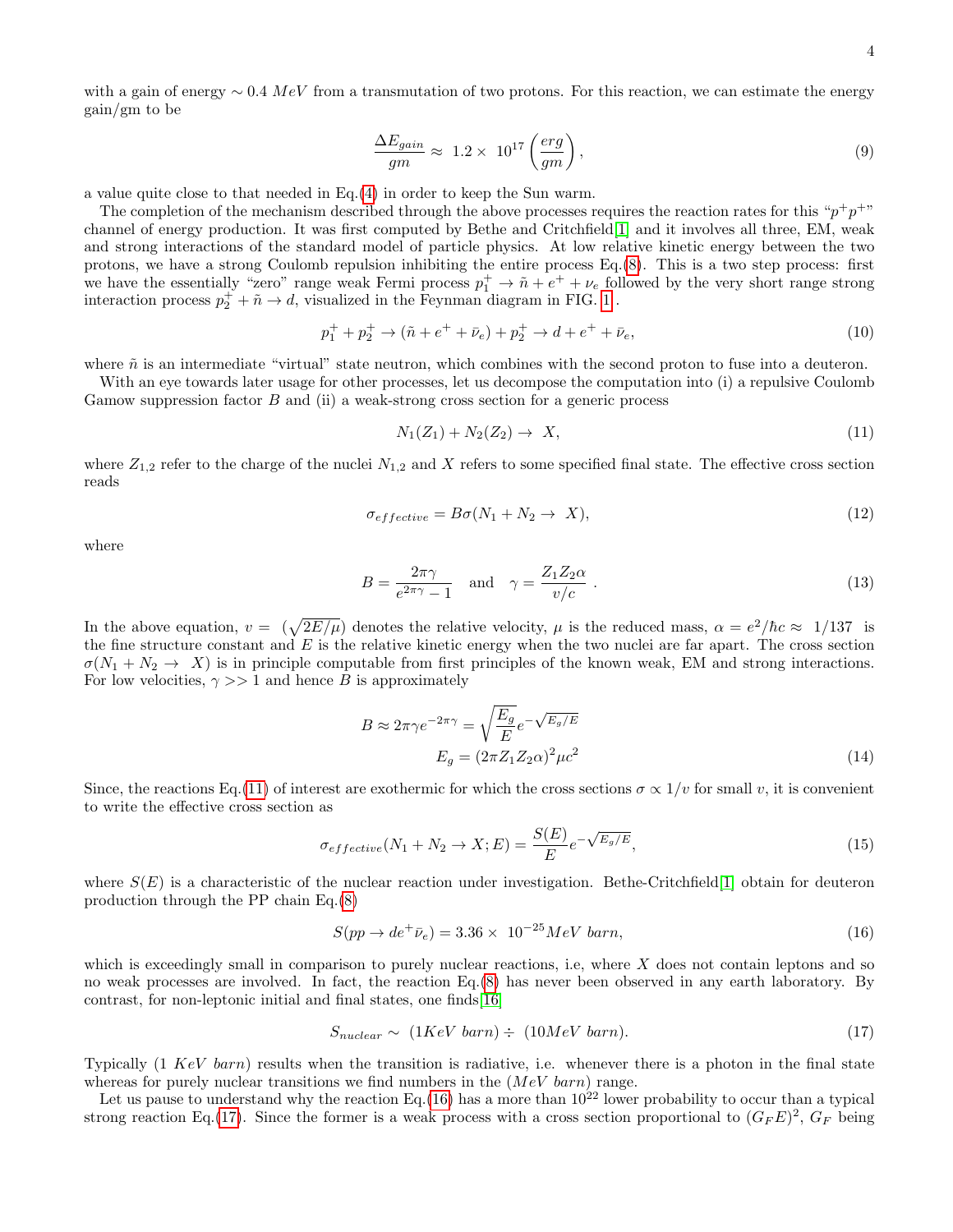5

the Fermi coupling constant and  $E \sim MeV$ , we expect a suppression factor of about  $10^{-16}$  with respect to the strong process. The extra suppression by about  $10^{-6}$  arises due to the reduced probability  $[ \sim (E/M)^2 ]$ , with M the nucleon mass] for a virtual neutron to combine with a proton to form a deuteron.

Of course, Eq.[\(15\)](#page-3-3) is not the end of the story. It would if it were a *beam* experiment, that is if the incident energy  $E$ were fixed, But there is a Maxwellian velocity distribution which has to be integrated upon. Hence, Bethe and later Bahcall and others inserted it and the rate of nuclear reaction at a given temperature T is proportional to

$$
\left[\frac{8}{\pi(k_BT)^3M}\right]^{1/2} \int dE E \sigma_{eff}(E) e^{-E/(k_BT)}.\tag{18}
$$

This integration changes the final temperature or equivalently the mean energy dependence considerably in the rate of the reaction. One further point regarding  $S_{nuclear}$  needs be made. Further variations can and do occur if there are resonances. This is discussed below.

For room temperature non-thermal induction of neutron production such as electron capture in a plasmon polariton set up, there is no cross section only a capture rate. To calculate a cross section from a rate one requires two beams so that one may define a cross section as a rate divided by a flux. In the context of computing rates when the beams are in reality oscillating plasma oscillations, one is perhaps better off simply quoting the rates of processes. In the Fermi theory of point interaction, the electron has to be on top of the nucleus for the reaction to go. The method suggested[\[17\]](#page-16-2) employs the process of radiation induced electron capture by protons or deuterons to produce ultra low momentum neutrons and neutrinos. In the neighborhood of metallic hydride cathodes, protons or deuterons can do such inverse beta decay conversions through the collective plasma modes of the charged particles. Hence, its proper description is through Eq.[\(7\)](#page-2-1) and not through a two body cross section since electrons and protons or deuterons  $\alpha$  description is through Eq.(*t*) and not through a two body cross section since electrons and protons or deterons or deterons or deterons or deterons or deterons or deterons or deterons or deterons or deterons or det renormalized invariant mass  $m^* > \gamma_0 m$  with  $\gamma_0 > 2.5$  is reached for an initial electron, it can cause the Fermi inverse beta reaction. This is strikingly different from a beam situation. Failure to do so and analyze this reaction using two body cross section at a fixed velocity would lead to quite erroneous results.

# C. Production of  $\alpha$  Particles via Four Protons

The deuterons produced from the PP reaction can in turn produce  ${}^{3}$ He and an  $\alpha$ :

<span id="page-4-0"></span>
$$
d + d \to {}^{4}\text{He} + \gamma \tag{19}
$$

<span id="page-4-2"></span>
$$
d + d \to n + ^3\text{He}
$$
 (20)

<span id="page-4-1"></span>
$$
p + d \to {}^{3}\text{He} + \gamma \tag{21}
$$

As discussed in the Sec[.VII C](#page-15-12) barring selection rules, S for reactions Eq.[\(19\)](#page-4-0) and Eq.[\(21\)](#page-4-1) should be ∼ KeV barn, whereas for Eq.[\(20\)](#page-4-2) it should be ∼ MeV barn. Also, as mentioned in Eq.[\(1\)](#page-0-0), the neutron in Eq.(20) has an energy of  $2.5\;MeV$  which has been measured in exploding wire experiments[\[3\]](#page-15-2) as well as in the Coulomb explosion experiments[\[5\]](#page-15-4). Schwinger[\[18\]](#page-16-3) considered the radiative reaction Eq.[\(21\)](#page-4-1) and observed that at low energies, if one includes just the S-wave, the dipole radiation would not contribute because of the positive intrinsic parities of the p, d and  ${}^{3}He$  and negative parity of  $\gamma$  and hence it should be highly suppressed. The same argument should also apply to the radiative decay Eq.[\(19\)](#page-4-0). On the other hand, all the intrinsic parities are positive in Eq.[\(20\)](#page-4-2) and hence this process can proceed via S-wave. It is thus encouraging that both in exploding wire and Coulomb explosion experiments, reaction Eq.[\(20\)](#page-4-2) has been observed and to our knowledge reaction Eq.[\(19\)](#page-4-0) not. It is suppressed at the level of  $10^{-7}$  in the vacuum.

Proceeding on with the PP chain, it has become customary in the astrophysics literature to invoke the Bethe-von Weizsäcker weak process twice and write it as a four initial proton process

$$
p + p + p + p \to {}^{4}\text{He} + e^{+} + e^{+} + \nu_{e} + \nu_{e}. \tag{22}
$$

Needless to say that there is no possibility to ever measure this reaction directly on earth.

On the other hand, for a partial verification of the PP chain in the Sun, the detection of neutrinos arising from the fast part of the cycle was undertaken. As discussed in the next section, nuclei between helium and carbon are unstable. One such unstable process which concerns bound and free electron capture from a <sup>7</sup>Be nucleus leading to <sup>7</sup>Li nucleus and emission of an electron neutrino has been widely investigated[\[19\]](#page-16-4). The electron capture reaction

$$
e^- + ^7\text{Be} \to \ ^7\text{Li} + \nu_e,\tag{23}
$$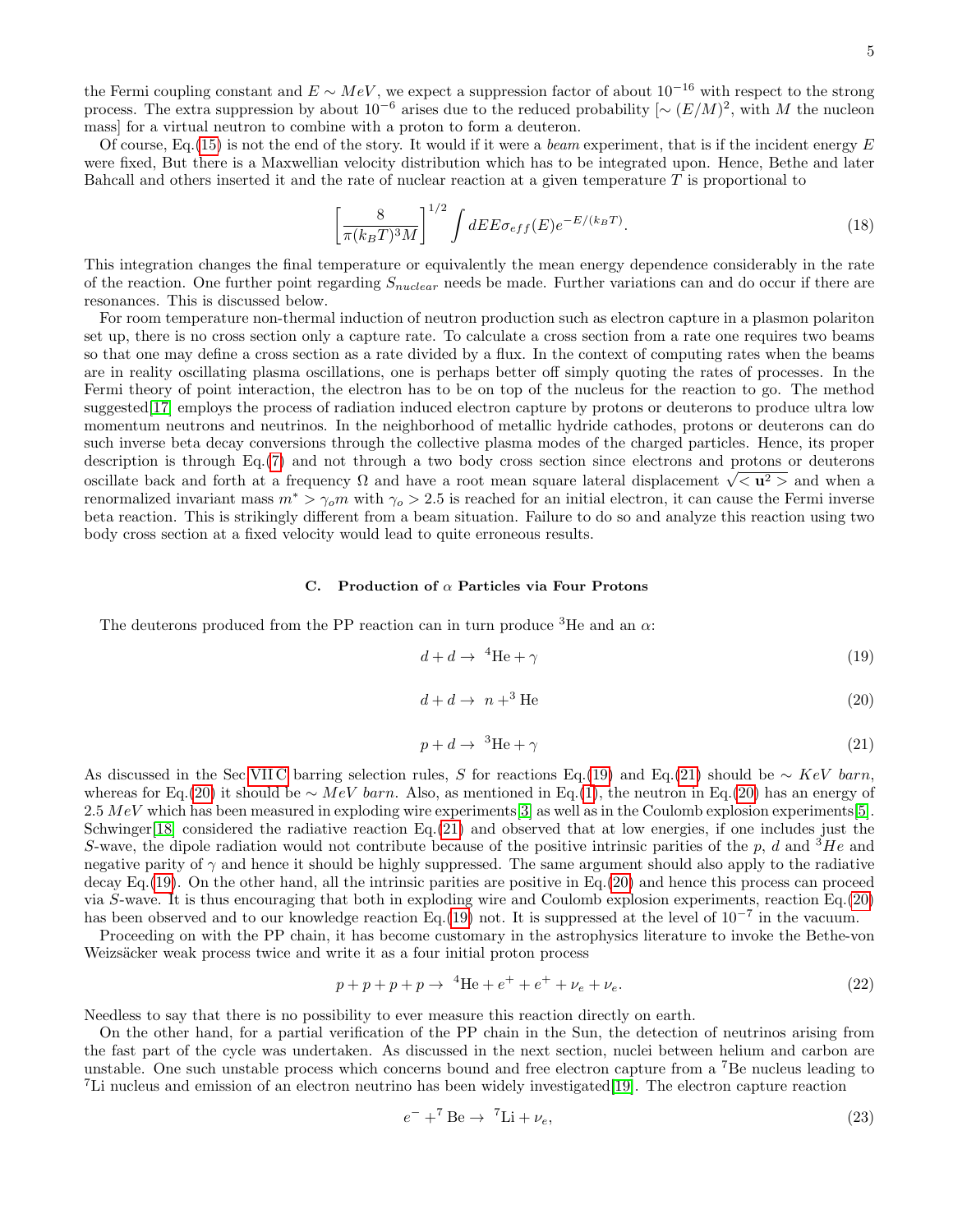half-life has been measured in the laboratory[\[20\]](#page-16-5)

$$
\tau[^{7}Be(e^{-},\nu_{e})^{7}Li] = (4.61 \pm 0.001) \times 10^{6} sec., \tag{24}
$$

leading to a rate  $(2.169 \pm 0.005) \times 10^{-7}$  Hz. This implies, that after 1 sec., we should find about  $2.17 \times 10^{14}$  <sup>7</sup>Li atoms and the same number of neutrinos if we had an initial supply of say  $10^{22}$  <sup>7</sup>Be atoms. Historically, the inverse electron capture reaction

$$
{}^{37}\text{Cl}(\nu_e, e^-){}^{37}\text{Ar} \tag{25}
$$

was employed for the Solar neutrino detection on earth by Davis and others.

### D. CNO cycle and beyond

We mention the CNO cycle employed in massive stars simply to direct attention to the role of resonances. Early workers [\[21,](#page-16-6) [22\]](#page-16-7) had difficulty in bridging the gap between  ${}^{4}He$  and  ${}^{12}C$  in the stars since the elements in this gap are unstable. Given the great abundance of helium, the process of fusing 3 alpha particles was invoked

<span id="page-5-0"></span>
$$
{}^{4}\text{He} + {}^{4}\text{He} + {}^{4}\text{He} \rightarrow {}^{12}\text{C} + \gamma. \tag{26}
$$

Since it requires the simultaneous presence of three particles in the initial state, the probability should be extremely small except that this process is blessed with a double resonance. Salpeter[\[23\]](#page-16-8) pointed the first resonance which is the unstable nucleus <sup>8</sup>Be with approximately the same mass as two alpha particles and Hoyle[\[24\]](#page-16-9) noted the second i.e., <sup>8</sup>Be and <sup>4</sup>He have the same mass as an excited state of <sup>12</sup>C. Of course, the reaction Eq.[\(26\)](#page-5-0) can not be observed in the laboratory, but the resonances can and have been observed.

Bethe first emphasized the great importance of the above process which should be the main reaction producing stable Carbon, active when the temperatures reach around  $1.1 \times 10^8$  Kelvin. Carbon is of course considered crucial for the buildup of elements. Around the same temperature, another capture of an alpha particle produces oxygen

$$
{}^{12}\text{C} + {}^{4}\text{He} \rightarrow {}^{16}\text{O} + \gamma. \tag{27}
$$

We shall not follow the astrophysical consequences any further, except to remind the reader of the intricate interplay between all the four interactions in producing various low energy reactions leading to very different rates.

### III. STRONG LENT

We now turn our attention to laboratory examples where strong interaction fusion reactions, such as

<span id="page-5-1"></span>
$$
d + d \to n + \, ^3\text{He},\tag{28}
$$

have been directly observed through clean signals of threshold 2.5  $MeV$  neutrons. As discussed in the last section, the Coulomb barrier is quite large at low energies, see Eq.[\(15\)](#page-3-3), and thus it is well known that in the vacuum this process would have a vanishingly small probability. In the core of the stars, when the temperature becomes sufficiently high to overcome the barrier, the process is supposed to occur. In reality, the results of such experiments do not yet have practical importance. An alternative method using fast electrical discharge through thin deuterated polymer fibers has been very successful in causing fusion in many laboratories. This method is not directly thermal but uses an electrical impulse to accelerate the deuterons enough to overcome the Coulomb barrier. We shall discuss it in the next subsection using an example of a particular experiment.

# A. Deuterated wires and neutron production

Let us focus on the exploding wire experiment by Stephanakis *et al*[\[3\]](#page-15-2). Their experimental setup is summarized below:

Fibers used: Polyethylene and Polypropylene Density of deuterium  $> 10^{19}/cm^3$ High power discharge  $\geq 10^{12}$  Watts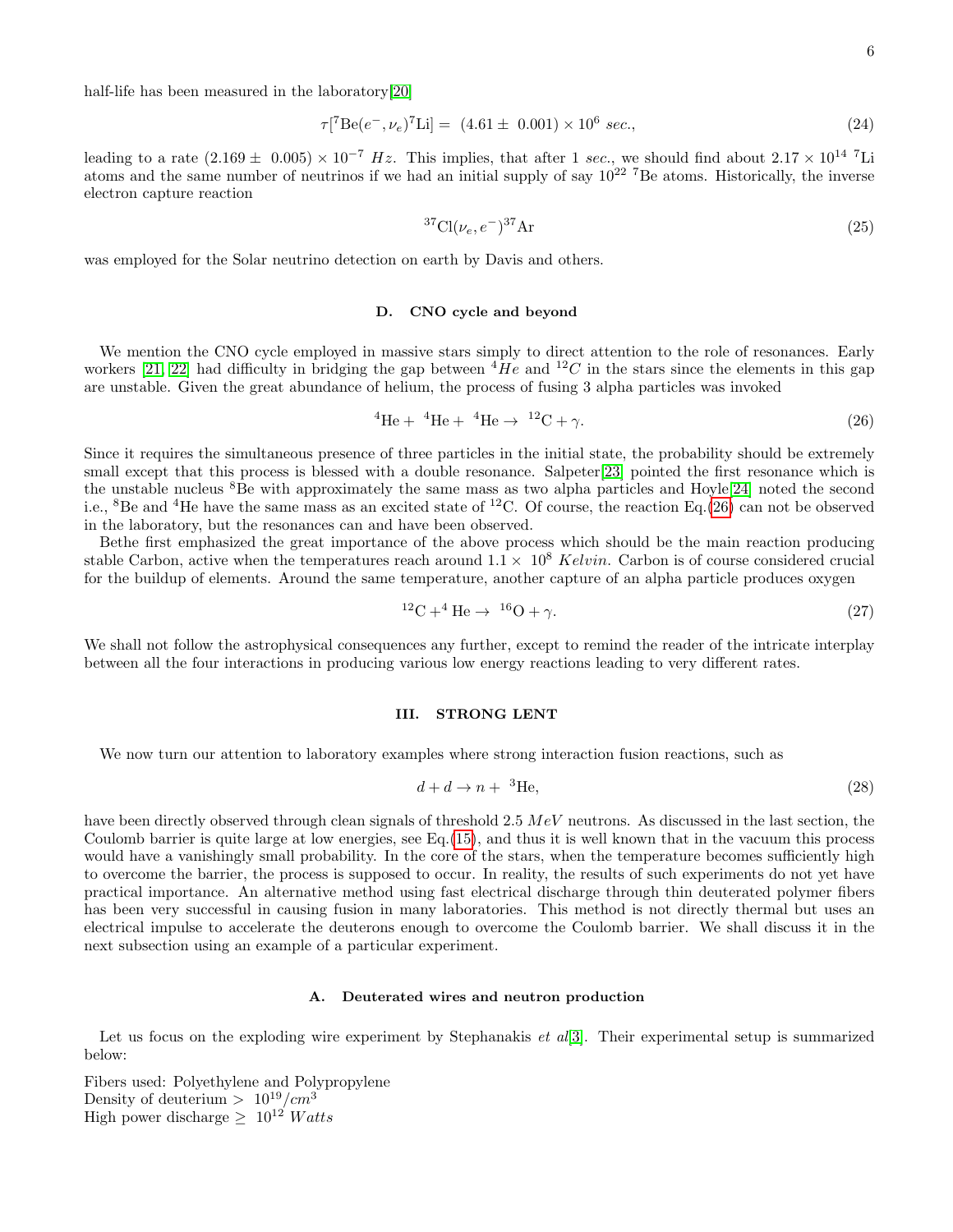Typical discharge currents ∼ 1.2 MegaAmperes Peak Voltage  $\sim 600$  KiloVolts Duration of the discharges  $\sim 50$  nanoseconds Length of the fibers  $\sim$  3.5 cm Diameter of the fibers 10 to 190 microns Mean kinetic energy of the electrons:  $(1 to 10) KeV$ Mean electron speed  $v/c \approx (0.06 \text{ to } 0.2)$ 

Through the equipartition theorem, it was deduced that when the plasma contained deuterium ions, it had also a temperature equivalent to kinetic energies in the range  $(1 \div 10)$  KeV, sufficient to overcome the Coulomb barrier and cause fusion. Reading from the graph of their integrated yield Y of 2.5  $MeV$  neutrons, the yield seems to scale initially with the diameter D according to  $Y \propto 1/D^2$  and then it seems to saturate for higher diameters. The authors state, without proof, that the variation in the yield with fiber diameter can be understood on the basis of pressure and energetics. Their integrated yield  $Y \sim 10^{10}$  neutrons of 2.5 MeV for thin deuterated fibers of diameter  $D \sim 20$  micron. It is indeed a hefty rate giving ample proof that fusion had occurred. But they were puzzled by an anomalously high production of neutrons by natural i.e., non deuterated fibers as discussed below.

### <span id="page-6-0"></span>B. High neutron rates from non deuterated exploding wires

While the production of 2.5  $MeV$  neutrons from deuterated fibers appeared to satisfy expectations from the standard strong interaction branch Eq.[\(28\)](#page-5-1), an apparent paradox was generated when yields from normal fibers were found to be considerably higher than that expected. The isotopic abundance of deuterium in normal matter is about  $1.5\times 10^{-4}$ . The fusion yield being proportional to the square of the density of deuterium, the expectations were that natural fiber yield should be about  $5 \times 10^{-7}$  lower than the deuterated fiber yield, for the same fiber geometry. But measurements proved otherwise. The normal yields are about 4 to 5 orders of magnitude higher than that expected. It is natural to conclude that some mechanism other than the strong interaction fusion is responsible for this effect.

There are also other natural phenomena where neutrons have been observed in normal matter with virtually nil deuteron contamination. Examples are lightning[\[25\]](#page-16-10) and thunderstorms[\[26\]](#page-16-11). In both cases, an anomalous production of neutrons has been reported. For a normal fiber, if all we have are electrons and protons then the only way to produce neutrons is via weak interactions

### C. Normal Fibers and Weak Interactions

We shall discuss at some length the dynamics of weak neutron production in a later section. Here we shall just anticipate some results. As discussed earlier, for an electron-proton system, we are not afflicted by the Coulomb barrier, as a matter of fact the process is helped by Coulomb attraction. But to produce a neutron, about 0.78 MeV needs to be put in the system to reach threshold for this reaction. To thermally excite an electron to such an energy is not possible even at the core of most stars. However, under special circumstances there are electromagnetic means e.g., high electric and magnetic fields [\[4\]](#page-15-3), or "smart" materials [\[27\]](#page-16-12) which can directly convert elastic or other mechanical energy into EM signals, to supply such an energy.

For a thin fiber, it is useful to consider an initial state of a large number of  $(N+1)$  interacting electrons undergoing a weak process with a proton

$$
W + (N+1)e^- + p \to Ne^- + n + \bar{\nu}_e. \tag{29}
$$

We shall see later that the importance of having a large number of "spectator" electrons, even though only one is destroyed at a time, is due to the induction of a coherent Darwin interaction[\[28\]](#page-16-13) between the electrons which leads to a high collective contribution to the reaction energy thereby enhancing the nuclear activity. It produces a strong flux of neutrons in normal fibers, lightning and in thunderstorms.

### IV. ELECTRIC LENT

In recent experiments, exploding molecular clusters of deuterium atoms have been produced. First, a weak laser pulse hits the cluster internally ionizing the atoms within the cluster and it is then followed by a strong laser pulse photo-ejecting a large number of electrons completely out of molecular cluster. This leaves the cluster with a large positive charge  $(Q = Ne)$  in a sphere of small radius R. Clusters with large Q in a small R explode. Ejected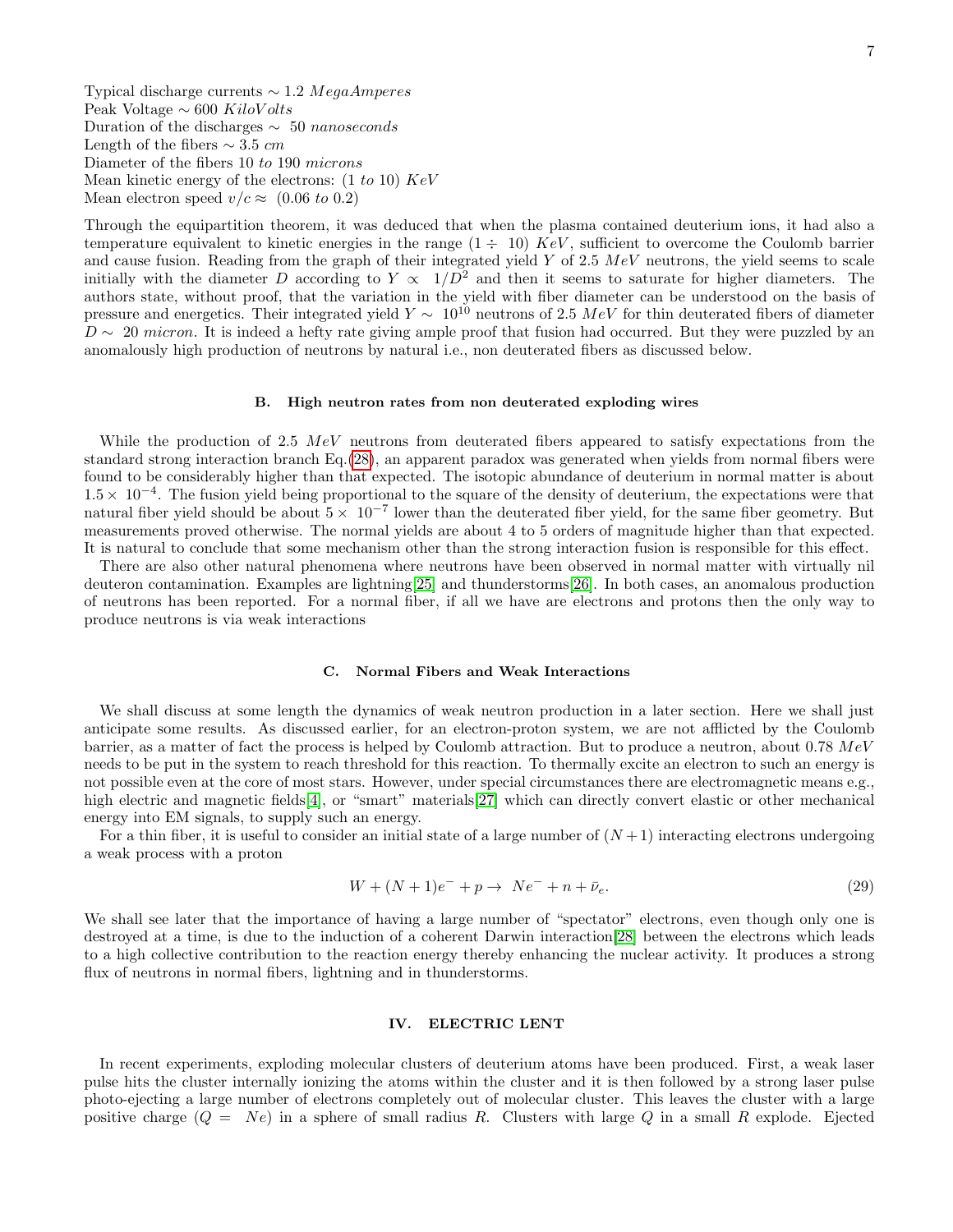deuterons from different clusters then collide with sufficient kinetic energy to overcome the Coulomb barrier and lead to observed fusion events. Such experiments have now been repeated in several laboratories around the world and results bear out their theoretical analysis.

Let us estimate what magnitudes for the fields are required for a Coulomb explosion. Let  $V, E$  and  $P$  denote respectively the voltage, electric field and the stress on the system of charges.

<span id="page-7-0"></span>
$$
V = \frac{Q}{R} = \frac{Ne}{R},
$$
  
\n
$$
E = \frac{Q}{R^2} = \frac{Ne}{R^2},
$$
  
\n
$$
P = \frac{E^2}{8\pi} = \frac{N^2 e^2}{8\pi R^4}.
$$
\n(30)

The tensile strength of a material  $P_c$  is defined as the maximum allowed stress before the material disintegrates.

$$
E_c = \sqrt{8\pi P_c},
$$
  
for  $E < E_c$ , material  $\Rightarrow$  stable,  
for  $E > E_c$ , material  $\Rightarrow$  unstable. (31)

Typical explosion fields are of the order of

<span id="page-7-1"></span>
$$
E_c \sim 10^{11} Volts/m. \tag{32}
$$

We shall see later that similar fields would be required for inducing weak processes through surface plasmon polaritons on metallic hydride surfaces.

We can deduce a hot disintegration temperature  $T_c$  for Coulomb explosion devices, using Eqs.[\(30](#page-7-0)[-31\)](#page-7-1):

$$
eV_c = k_B T_c \sim \left(\frac{R}{100\AA}\right) KeV \quad T_c \sim 10^7 K,\tag{33}
$$

of the order of the temperature near the core of the Sun.

### A. Coulomb explosions of deuterium clusters

Through the collision between two deuterons from different clusters, Zweiback et al [\[5\]](#page-15-4) and Buersgens et al [\[29\]](#page-16-14), observed the production of neutrons via the reaction Eq. [\(28\)](#page-5-1):

$$
d + d \to {}^{3}He(0.82MeV) + n(2.45MeV), \tag{34}
$$

the peak of their signal showing up at the expected characteristic neutron energy of  $(2.45 \pm 0.2)$  MeV.

The cluster size can be measured through light scattering. When the wave length  $\lambda$  of the incident light in a Raleigh light scattering experiment is large on the scale of the cluster radius  $R$ , then the elastic scattering amplitude is determined by the polarizability  $\alpha$ .

$$
F_{fi}(\omega) = \left(\frac{\omega}{c}\right)^2 \alpha(\omega) \epsilon_f^* \cdot \epsilon_i,
$$
\n(35)

so the elastic differential cross-section reads

$$
\left(\frac{d\sigma_{el}}{d\Omega}\right)_{i\to f} = |F_{fi}(\omega)|^2 = \left(\frac{\omega}{c}\right)^4 |\alpha(\omega)|^2 |\epsilon_f^* \cdot \epsilon_i|^2 \tag{36}
$$

and the integrated elastic cross-section reads

$$
\bar{\sigma}_{el} = \frac{8\pi}{3} \left(\frac{\omega}{c}\right)^4 |\alpha(\omega)|^2 \tag{37}
$$

The total cross-section is given by

$$
\sigma_{tot} = \frac{4\pi c}{\omega} \Im m \ F_{ii} = \frac{4\pi \omega}{c} \Im m \ \alpha(\omega)
$$
\n(38)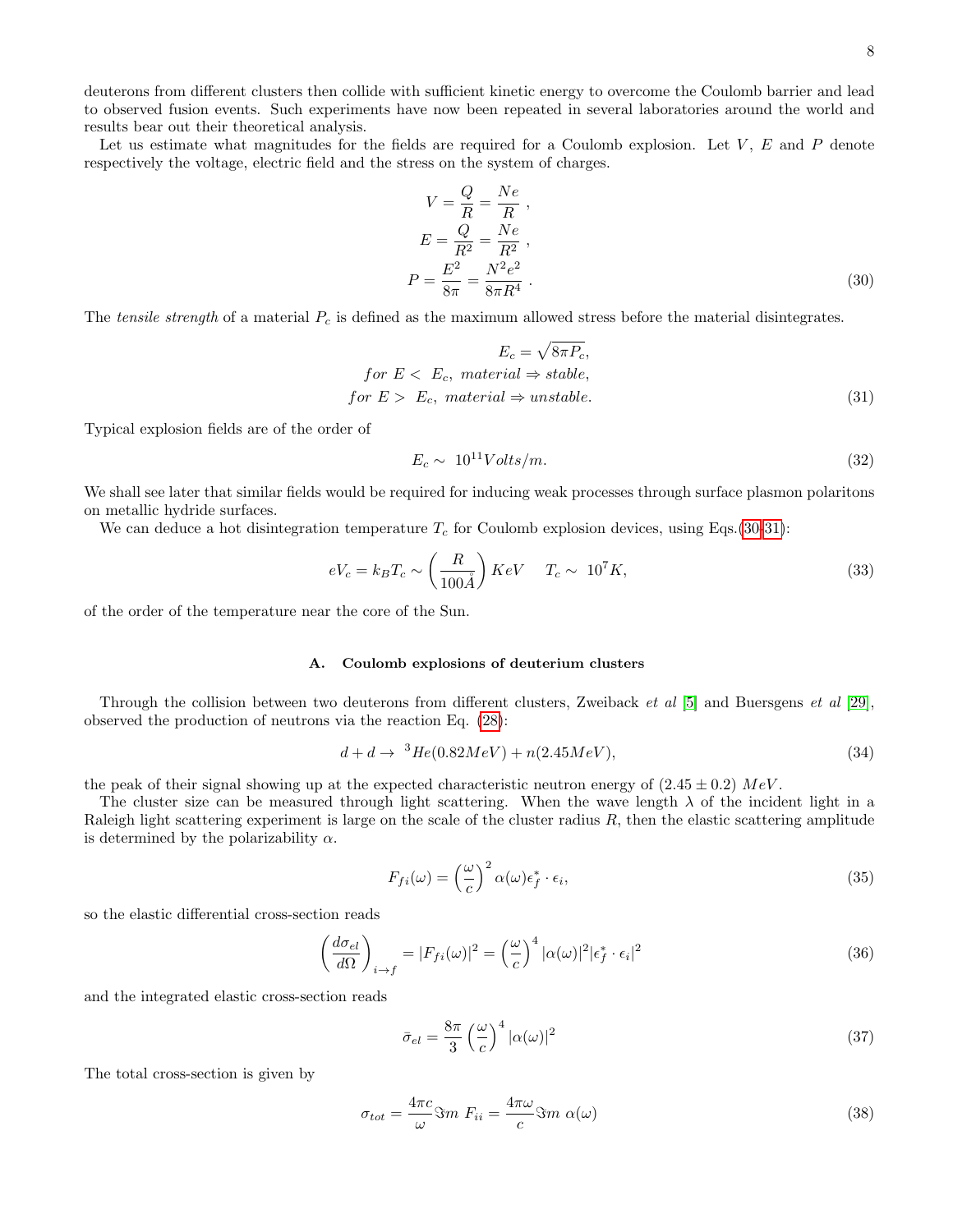The radius  $R$  of the clusters has been determined empirically via light scattering cross sections as a function of the temperature T of the gas jet producing the clusters. For a gas pressure of 55 *atmospheres*, as the temperature was increased from 85K to 120K, the measured radii of the clusters decreased from about 55Å to about 12Å.

The temperature T of the gas jet producing the clusters also determines the absorption cross section for the light. Thus, the cluster radius can be determined by the absorption of light. Such measurements have also been made. In addition, the yield as a function of the radius of the clusters have been measured. The experimental results are consistent with theoretical computations described above.

### B. Coulomb breakup of molecules

The success achieved with deuteron fusion led to a series of experiments using other molecular clusters[\[30,](#page-16-15) [31\]](#page-16-16) through which detailed dynamical mechanisms for the explosions could be understood along with the structure of the molecules themselves. It has become an imaging tool as well, see for instance[\[32\]](#page-16-17)

### <span id="page-8-1"></span>V. ELECTRO-WEAK LENT

A detailed review of electro-weak interaction induced lent [EW LENT] can be found[\[4\]](#page-15-3), hence we shall be very brief here. For systems containing only electrons and protons, as amply discussed in the preceding sections, weak interactions between electrons and protons are essential in producing neutrons. Once there is a supply of low energy neutrons, subsequent nuclear transmutations can occur at a high rate. It is crucial for the production of initial neutrons from low energy  $e^-p^+$  in a condensed matter environment, that an input energy  $W \ge 0.78 \; MeV$  be supplied somehow to overcome the threshold barrier [see Eq.[\(6\)](#page-2-2)]. To accelerate the electrons thermally to MeV's in a condensed matter system is impracticable and one is left to search for EM means for the needed level of electron acceleration. There are essentially three options for electron acceleration which have already produced good results

1. Fast Lasers: Very fast femtosecond lasers can and have been employed successfully to create mono-energetic electron beams from 100  $MeV$  [\[33–](#page-16-18)[35\]](#page-16-19) up to 1  $GeV$  [\[36\]](#page-16-20) and table top electron accelerators have been constructed. While such table top accelerators are extremely useful devices for all sorts of studies, they are not quite suitable for inducing electroweak LENT.

2. Magnetic means: As mentioned in the Introduction, an excellent example of EW LENT in nature is provided through the magnetic field acceleration of electrons and protons via the betatron mechanism in the Solar corona. We shall discuss it in the next section [\(VI\)](#page-8-0).

3. Electric means: A laboratory example is an electric field acceleration of electrons when piezoelectric rocks are crushed. This would be discussed in Sec[\(VII\)](#page-12-0) devoted to LENT induced by 'smart' materials.

A very promising avenue for EW LENT yet not completely demonstrated in the laboratory is through plasmon polaritons on the surface of metallic hydrides. Under suitable conditions in particular,  $[ecE/\Omega > \gamma_o(mc^2)]$ , where E is the mean electric field,  $\Omega$  is the resonant frequency, m is the electron mass and  $\gamma_o \sim 2.5$ , weak production of neutrons can occur. In fact, experimentally the Naples group has observed neutrons generated through plasma in a Mizuno type battery. The detection of neutrons were made through nuclear CR-39 detectors and these results are repeatable[\[37\]](#page-16-21). Same as above also holds for piezo electrics.The difference is that the resonant frequency for metallic hydrides is in the infrared whereas acoustic frequencies are in the microwave range. Thus, considerably higher electric fields are needed for LENT to occur on metallic surfaces.

# <span id="page-8-0"></span>VI. SOLAR CORONA

Galileo first saw solar sunspots through his optical telescope and to this day the physical origin of these dark sunspots is unclear. Early in the last century, Hale and others[\[38,](#page-16-22) [39\]](#page-16-23) discovered that magnetic flux tubes exit out of one sunspot to then dive into another sunspot. Such an uninterrupted magnetic flux tube has a part of it submerged below the solar surface where the electronic density is high and a part which is out in the solar corona where the density of electrons is low. A schematic picture is shown in FIG. [2.](#page-9-0) Such a "floating" flux tube is held up by the magnetic buoyancy[\[40\]](#page-16-24). There are oppositely directed vortex currents of electrons and protons which loop around the outer magnetic flux tubes.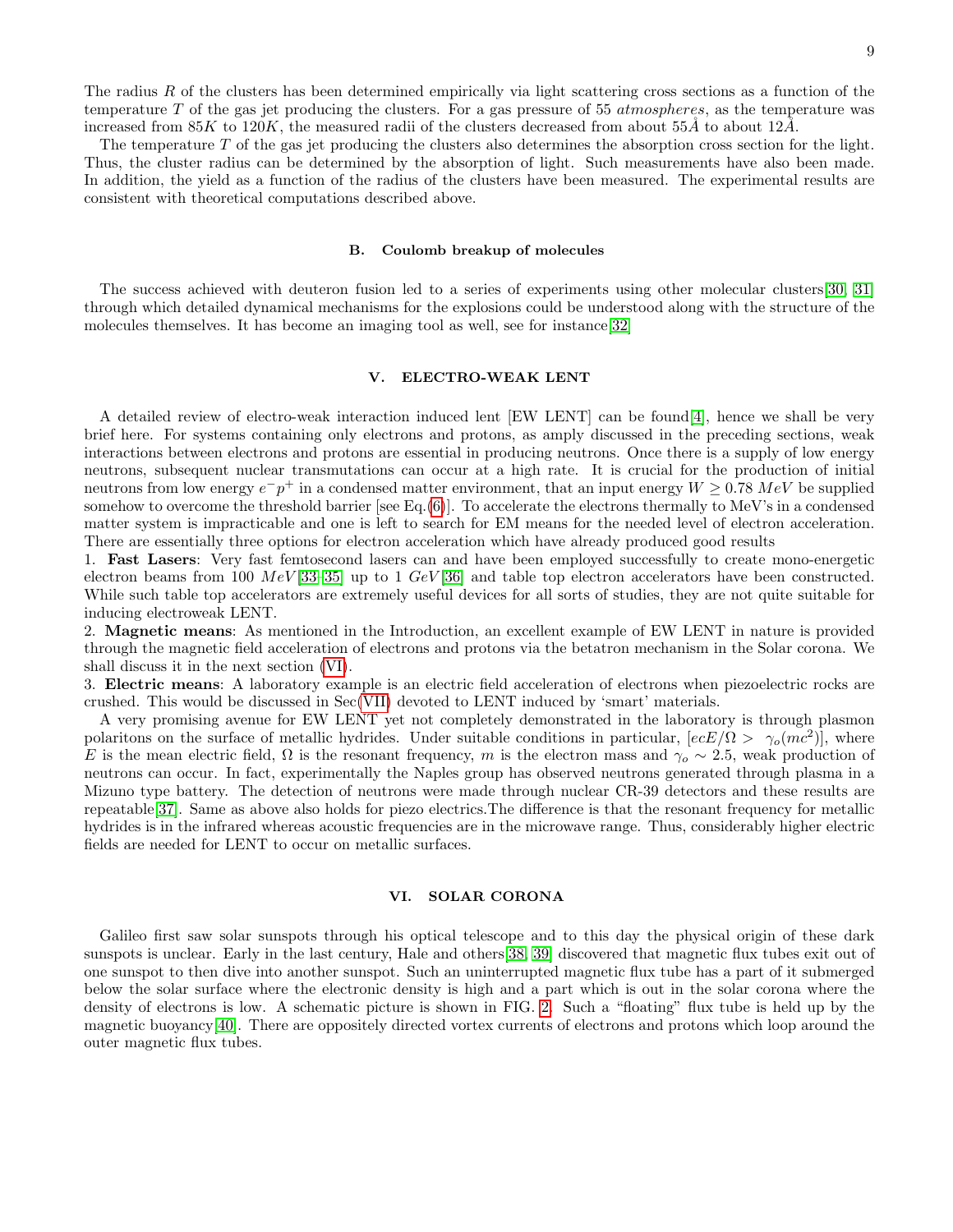

<span id="page-9-0"></span>FIG. 2: Shown schematically is a magnetic flux tube which exits the solar photosphere (shaded region) and enters the solar corona (clear region) through a sunspot on the chromosphere boundary. The magnetic flux tube then exits the solar corona and enters back into the photosphere through a second sunspot on the chromosphere boundary. The walls of magnetic flux tube are a vortex of circulating electric currents.

# A. Solar carpet

An intricate pattern of stable steady state magnetic flux tubes form a "magnetic carpet" and they store considerable magnetic energy. This collective magnetic energy  $W_{mag}$  can be estimated to be high enough to cause inverse beta decay similar to that discussed previously

<span id="page-9-1"></span>
$$
W_{magnetic} + (N+1)e^- + p \rightarrow Ne^- + n + \nu_e \tag{39}
$$

Let  $\delta I$  denote a small change in the current going around the vortex circumference. It would lead to a small change in the magnetic field energy  $\delta \mathcal{E}$ 

$$
\delta \mathcal{E} = \Phi \, \delta I. \tag{40}
$$

If L denotes the length of the vortex circumference of the magnetic flux tube, then the destruction of one electron through the weak reaction Eq.[\(39\)](#page-9-1) implies

$$
\delta I = -\frac{ev}{L},\tag{41}
$$

with  $v$  denoting the component of the relative velocity between an electron and a proton which is tangential to the circumference. Letting  $\Phi = B\Delta S$  and  $\delta \mathcal{E} = -W_{magnetic}$ , we have

$$
W_{magnetic} = (ecB) \left[ \frac{\Delta S}{L} \right] \left[ \frac{v}{c} \right]. \tag{42}
$$

For a cylindrical flux tube,

$$
\frac{\Delta S}{L} = \left[\frac{\pi R^2}{2\pi R}\right] = \frac{R}{2}.\tag{43}
$$

yielding

$$
W_{magnetic} = 15 \ GeV \times
$$

$$
\left[\frac{R}{Kilometer}\right] \left[\frac{B}{KiloGauss}\right] \left[\frac{v}{c}\right].
$$
 (44)

Employing the estimates

$$
R \sim 100 \text{ Km}; \ B \sim 1 \text{ KGauss}; \ \frac{v}{c} \sim 10^{-2},
$$
 (45)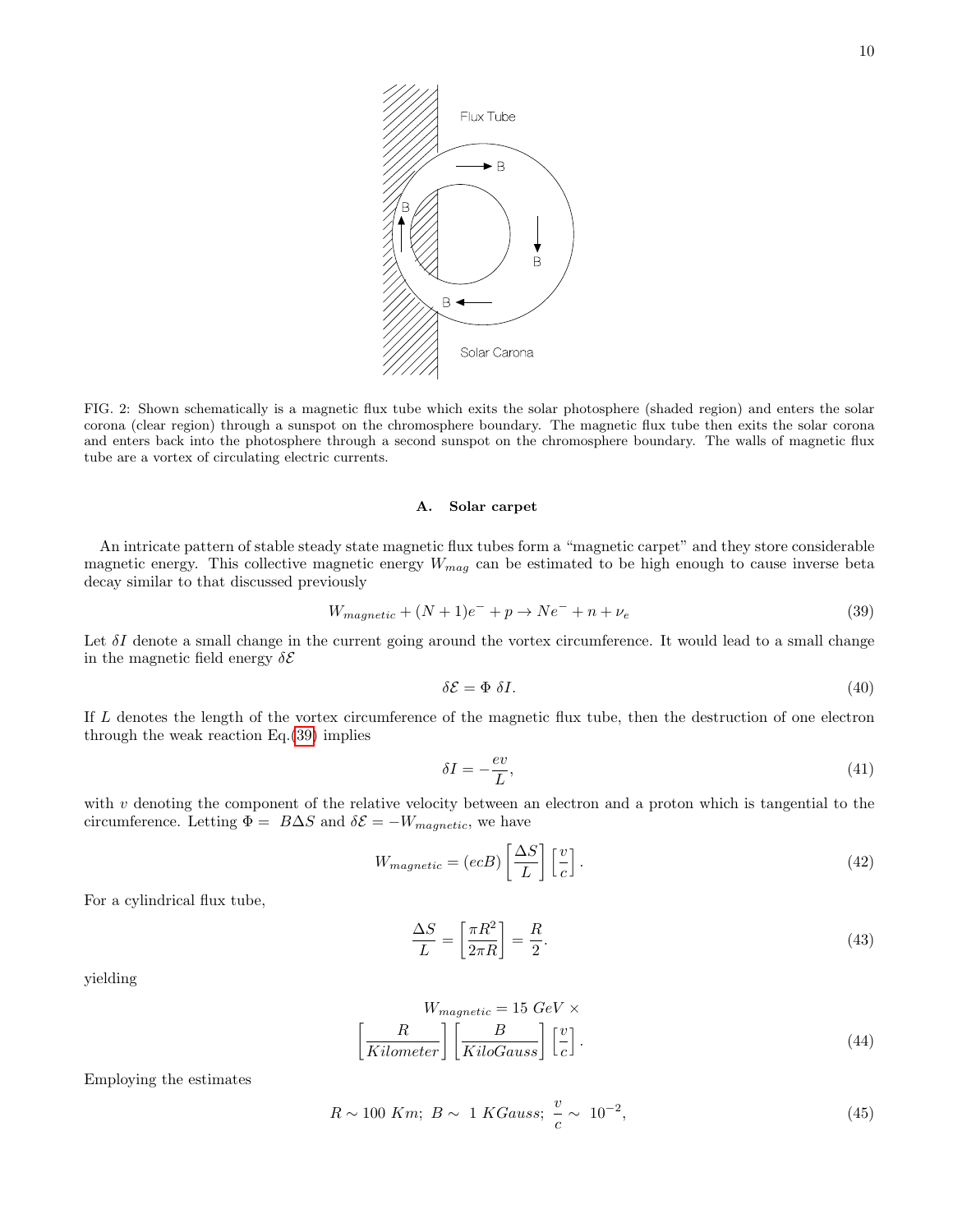we find

$$
W_{magnetic} \sim 15 \; GeV \tag{46}
$$

that is quite large enough for an appreciable production of neutrons from the protons. These neutrons thereby give rise to further nuclear transmutations into higher mass nuclei via neutron capture and subsequent beta decays.

### <span id="page-10-0"></span>B. Betatron mechanism

Let us discuss here a non-thermal acceleration process which leads to a generation of quite energetic particles in the solar corona. As described in the last section, a mechanism is required to induce nuclear reactions well outside the solar photosphere.

The central feature of our solar accelerator [\[6\]](#page-15-5) centers around the Faraday's law and is closely analogous to a betatron[\[41\]](#page-16-25). Conceptually, the betatron is a step up transformer whose secondary coil is a toroidal ring of accelerating charged particles circulating about a time varying magnetic flux tube. The solar magnetic flux tube acts as a step up transformer mechanism in transferring particle kinetic energy outward from the inner photosphere to circulating charged particles located in the corona outside.

Circulating currents located deep in the photosphere can be viewed conceptually as a net current  $I_{primary}$  circulating around a primary coil. Circulating currents found high in the corona can be viewed as a net current  $I_{secondary}$ circulating around a secondary coil. If  $K_{primary}$  and  $K_{secondary}$  represent,respectively, the charged particle kinetic energies in the primary and secondary coils, then one finds the step up transformer power equation

$$
\dot{K}_{primary} = I_{primary} V_{primary}
$$
\n
$$
= \dot{K}_{secondary} = I_{secondary} V_{secondary}
$$
\n(47)

where  $V_{primary, secondary}$  represent the voltages across the primary, secondary coils respectively. The total kinetic energy transfer

$$
\Delta K_{primary} = \int I_{primary} V_{primary}(dt)
$$

$$
= \Delta K_{secondary} = \int I_{secondary} V_{secondary}(dt),
$$
(48)

The essence of the step up transformer mechanism is that the kinetic energy distributed among a very large number of charged particles in the photosphere can be transferred via the magnetic flux tube to a distributed kinetic energy shared among a distant much smaller number of charged particles located in the corona, i.e. a small accelerating voltage in the primary coil produces a large accelerating voltage in the secondary coil. The resulting transfer of kinetic energy is collective from a large group of charged particles to a smaller group of charged particles. The kinetic energy per charged particle of the dilute gas in the corona may then become much higher than the kinetic energy per charged particle of the more dense fluid in the photosphere. In terms of the connection between temperature and kinetic energy, the temperature of the dilute gas in the corona will be much higher than the temperature of the more dense fluid photosphere.

It is clear that for the betatron, or equivalently the transformer mechanism, to be efficient in sustaining large electrical fields, the coronal electrical conductivity must not be too large. For an estimation of the conductivity, we need to know the density of the electrons in the corona. Fortunately, we have a quite reliable experimental measurement of the electronic density through its effect on the gravitational bending of light in the radio wave band near the Sun. Given its importance, we shall sketch the methodology of this measurement.

Bending of an EM beam near the Sun may be looked upon as a change in the refractive index, from unity for the vacuum. For frequencies  $\omega >> \omega_P$ , where  $\omega_P$  is the plasma frequency, the effective refractive index  $\tilde{n}(\mathbf{r}, \omega)$  at a position **r**, where the charged particle density is  $n(\mathbf{r})$ , reads [\[42,](#page-16-26) [43\]](#page-16-27)

$$
\tilde{n}(\mathbf{r}, \omega) = 1 + \frac{2GM_{Sun}}{c^2 |\mathbf{r}|} - \frac{2\pi n(\mathbf{r})e^2}{m\omega^2}.
$$
\n(49)

Successful measurements of the gravitational bending of electromagnetic waves with frequencies in the visible and all the way down to the high end of the radio spectrum are legion. These experiments provide a direct proof that any coronal conductivity disturbance on the expected gravitational bending of electromagnetic waves for frequencies down to 12.5 GigaHertz must be negligible. Deviations from the general relativistic effect have allowed quite accurate measurements of the electronic density in the Solar corona.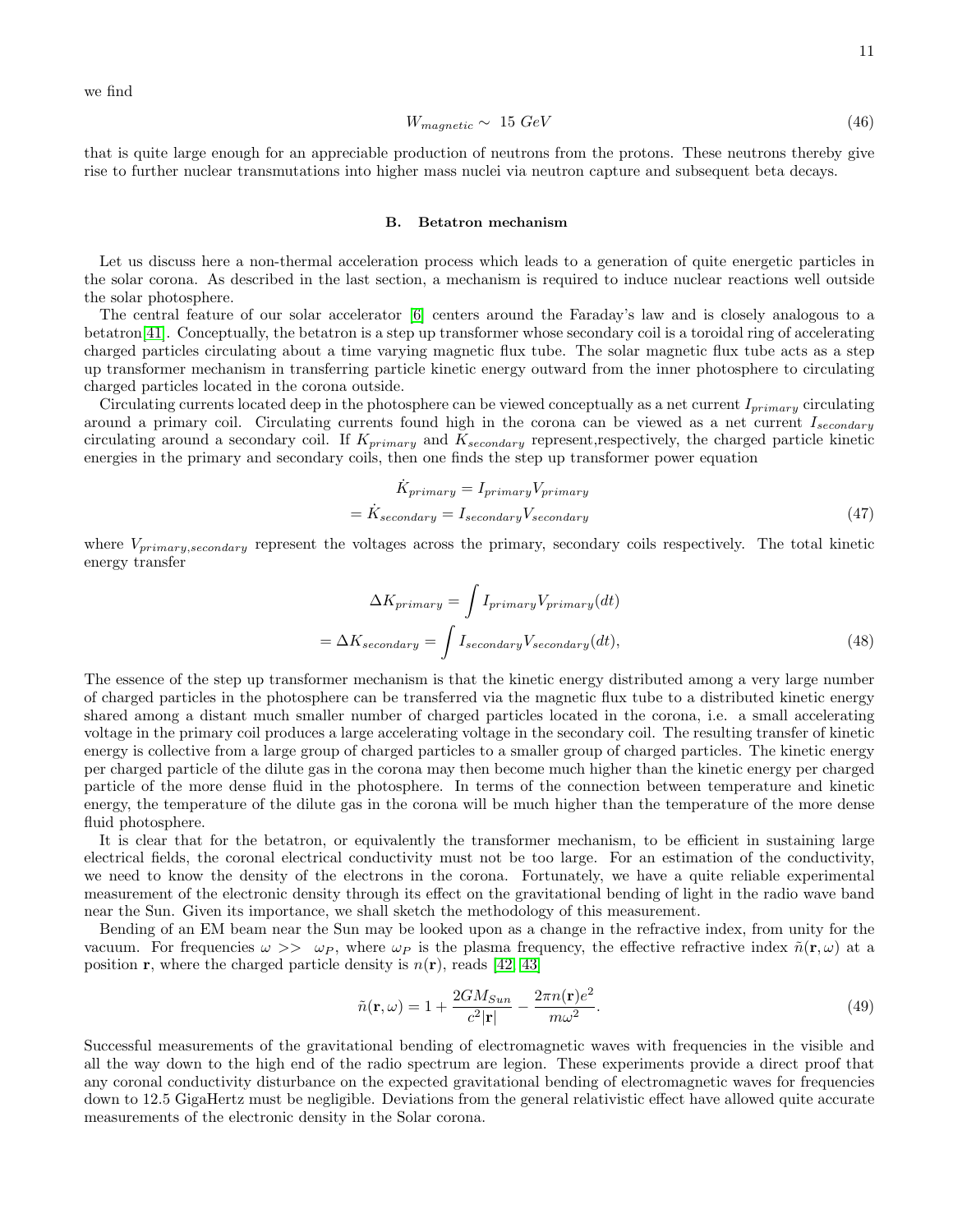The estimates from even lower frequency radio wave probes used for gravitational bending [\[43\]](#page-16-27) put the coronal conductivity in the megahertz range. For comparison, we note that the typical conductivity of a good metal would be more than ten orders of magnitude higher[\[44\]](#page-16-28). Hence, these data lead us to conclude that the Solar corona is close to being an insulator and eons away from being a metal and there are no impedimenta toward sustaining electrical fields within it [\[45](#page-16-29)[–47\]](#page-16-30). Thus, our proposed transformer mechanism and its subsequent predictions for the corona remain intact.

### C. Solar flares and Solar explosions

When sufficiently high kinetic energy is reached in the circulating currents around the flux tubes floating in the corona, the flux tubes may explode violently into a solar flare. The loss of magnetic energy during the flux tube explosion is rapidly converted into charged particle kinetic energy. The relativistic high energy products of the explosion yield both nuclear and elementary particle interactions. The extraordinary explosion which occurred on July 4, 2000 was strong enough to have generated particles, for example an excess muon flux, some of which were observed experimentally at the CERN L3 + C detector [\[11\]](#page-15-8). It offered a wonderful opportunity to infer that protons with an average energy of 40 GeV were produced in the Solar corona. Independently, the BAKSAN underground muon measurement [\[48\]](#page-16-31) provided experimental evidence for protons of energy in excess of 500  $GeV$  in the Solar flare of September 29, 1989. We show below some estimates[\[4\]](#page-15-3).

For a large Solar flare exploding in a time  $(\Delta t)$ , the break up of a magnetic tube would yield, through the Faraday law, a mean acceleration voltage  $\bar{V}$  around the walls given by

$$
\bar{V} = \frac{\Delta \Phi}{\Delta t} \tag{50}
$$

Inserting as before,  $\Delta \Phi = B\Delta S$ , where B denotes the mean magnetic field before the explosion and  $\Delta S$  the inner cross-sectional area, we have for the mean acceleration energy

$$
e\bar{V} = ecB \frac{\Delta S}{\Lambda} \quad \text{where} \quad \Lambda = c\Delta t. \tag{51}
$$

For a cylindrical geometry, we may again rewrite it in a useful form

$$
e\bar{V} \approx 30 \ GeV \times \left[\frac{B}{KiloGauss}\right] \left[\frac{\pi R^2}{\Lambda \times Kilometer}\right].
$$
 (52)

For a coronal mass ejecting flux tube exploding in a time  $\Delta t = 10^2$  seconds, we use the estimated values to derive

$$
B \approx 1 \text{ KiloGauss};
$$
  
\n
$$
R \approx 10^4 \text{ Kilometers}
$$
  
\n
$$
\Lambda \approx 3 \times 10^7 \text{ Kilometers}
$$
  
\n
$$
e\bar{V} \approx 300 \text{ GeV}
$$
\n(53)

Physically, it corresponds to a colliding beam of electrons and protons with a beam energy of 300 GeV . Experimental measurements by L3 and Baksan confirm the very high energy acceleration of electrons and protons and our proposed mechanism is consistent with the data. In [\[4\]](#page-15-3) we have also made predictions for the flux of the positron from such flares.

Needless to say, that the measurements already made belie the notion that all nuclear reactions in the Sun occur in the core of the Sun. Similar conclusions can be drawn for any star with a high enough magnetic field.

### D. Fusors

It is often overlooked that in a D-D or a D-T system[\[49\]](#page-16-32) -driven by modest static electric fields- inertial electrostatic confinement has been achieved leading to fusion. Such devices known as fusors have existed since the 1960's. The basic idea is to use a hollow transparent (perforated) spherical cathode enclosed by a concentric spherical anode, and the device filled with deuterium or deuterium and tritium at low pressure. Ionization of the gas occurs via corona discharge. A potential difference of around 80 KV in commercial devices accelerates deuterons radially, and despite collisional losses, substantial number of collisions take place with energies over 15 KeV and fusion takes place with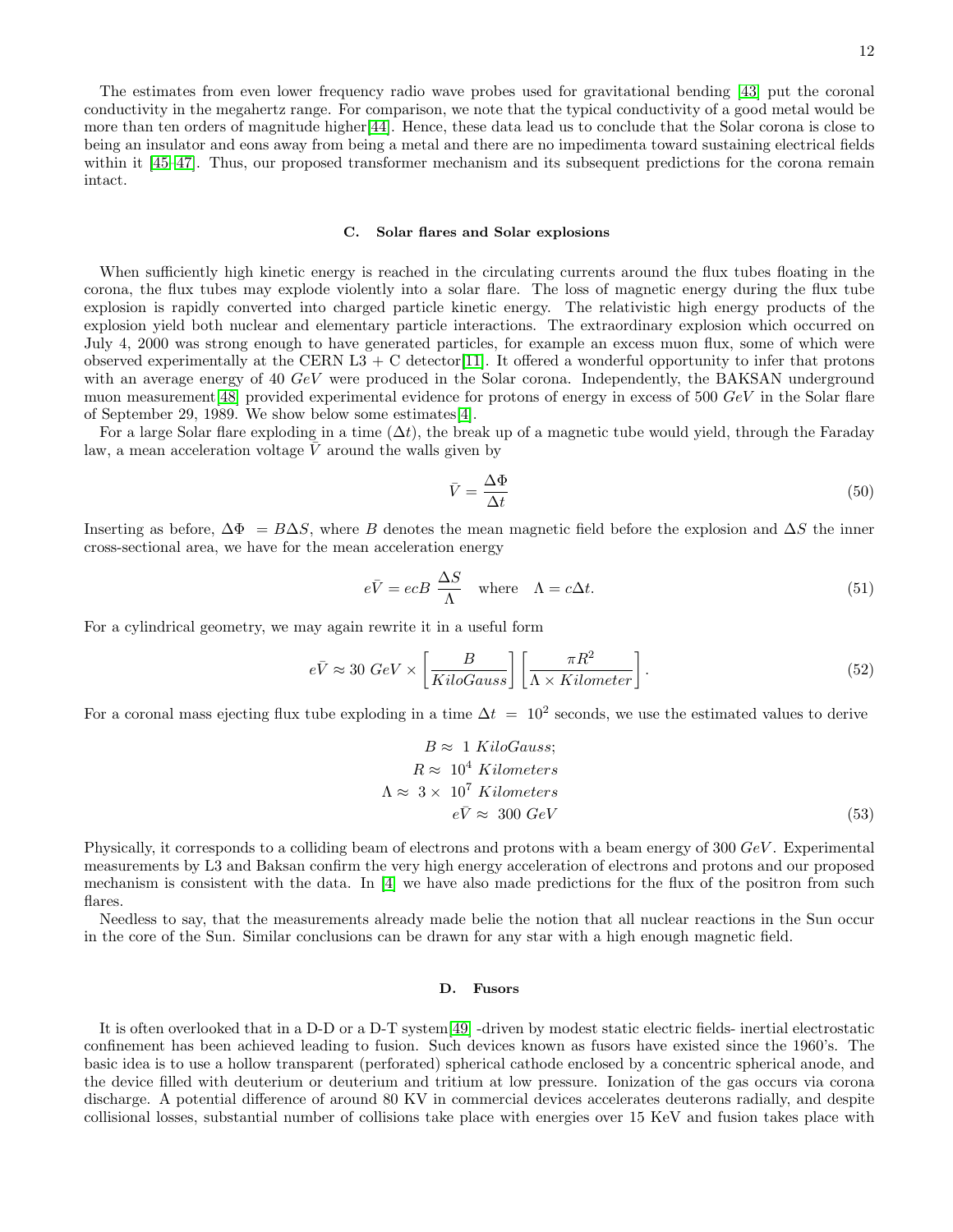the release of neutrons. Much lower voltages can be used. In fact, the voltage threshold for D-T fusion (the lowest) is very modest, comparable to that used in many photocopiers, well below the 10 KV of old black and white television sets or furnace ignition transformers, and also well below the typical 15 KV for neon signs or the 25 KV used in old-style colour TV sets. For D-D fusion, the threshold voltage is again quite modest around 20 KV, and corresponds to an energy that can and indeed has been reached by pyroelectric devices as discussed in section [VII A.](#page-12-1)

We stress that this is not a speculative idea, but rather a mature technology, and tabletop devices can be purchased commercially [\[50\]](#page-16-33) which produce  $(10^6 \div 10^{11})$  neutrons per second. Indeed, a quick internet search will readily reveal that fusors are popular science fair projects built by students.

# <span id="page-12-0"></span>VII. LENT IN SMART MATERIALS

Amongst a large class of "smart" or more appropriately, specifically designed materials with special properties, pyro and piezo electric materials have been demonstrated both theoretically as well as experimentally to lead to low energy nuclear reactions. A pyroelectric crystal develops an electric field due to (adiabatic) changes in its temperature and its opposite, that is an applied electric field causing an adiabatic heating or cooling of the system is called the electrocaloric effect. In a piezo electric crystal, mechanical stress is directly converted to the development of electric fields and vice versa. Under suitable conditions, sufficient electric fields [voltages] have been generated in both cases to lead to neutron production. We shall discuss each of them briefly.

### <span id="page-12-1"></span>A. Pyroelectric LENT

In [\[51,](#page-16-34) [52\]](#page-16-35), it was experimentally shown that through two pyroelectric crystals when heated or cooled produced nuclear dd fusion evidenced by the observation of the characteristic signal of 2.5  $MeV$  neutrons. The system was used to ionize the gas and accelerate the ions up to 200  $KeV$ . As we have seen in the previous sections, e.g. Eq.[\(28\)](#page-5-1), this acceleration is much more than sufficient to cause dd fusion. The measured yields are in good agreement with the calculated yield.

The formal definition of a pyroelectric crystal is that within a single domain, the electric induction  $\langle D_{\rho} \rangle \neq 0$ . When such a pyroelectric crystal is heated or cooled, it gets spontaneously polarized under equilibrium conditions. The often quoted phenomenological expression presumably valid in the linear regime gives the effective electric field  $E_{eff}$  generated inside a pyroelectric crystal due to a temperature change  $\Delta T$ 

$$
E_{eff} = \phi(\Delta T),\tag{54}
$$

where  $\phi$  is the pyroelectric coefficient. Pyroelectric crystals are modeled as parallel plate capacitors with the accelerating voltage V given by

$$
V = \frac{Q}{C}, \qquad Q = E_{eff}A, \qquad C = \frac{A\epsilon}{4\pi t}, \qquad (55)
$$

where A is the area,  $\epsilon$  is the dielectric constant and t the thickness of the crystal. Hence, in this simple model, the energy imparted to an electron or an ion of charge  $|e|$  reads

$$
|e|V = \frac{4\pi e\phi t(\Delta T)}{\epsilon} \tag{56}
$$

If two crystals are used face to face, then the energy above is doubled.

For definiteness, we shall discuss briefly the experiment described in  $[52]$ , where lithium tantalate  $[LITaO_3]$  crystals were employed since they have a particularly large value for this coefficient,

$$
\phi \approx 190 \frac{\mu C}{m^2 K} \approx 57 \frac{Gauss}{K}
$$

$$
\phi \approx 1.71 \times 10^4 \frac{Volts}{cm K}.
$$
 (57)

At atmospheric pressure, the change in polarization charge is quickly masked by the accumulation of charges from the air. Hence, it is in the vacuum that we see the surface charge change and the resulting electric field.

For,  $t = 1$  cm and  $\epsilon = 46$  for a two crystal set up [\[52\]](#page-16-35), the increase in energy should be

$$
2|e|V = 933 KeV,\tag{58}
$$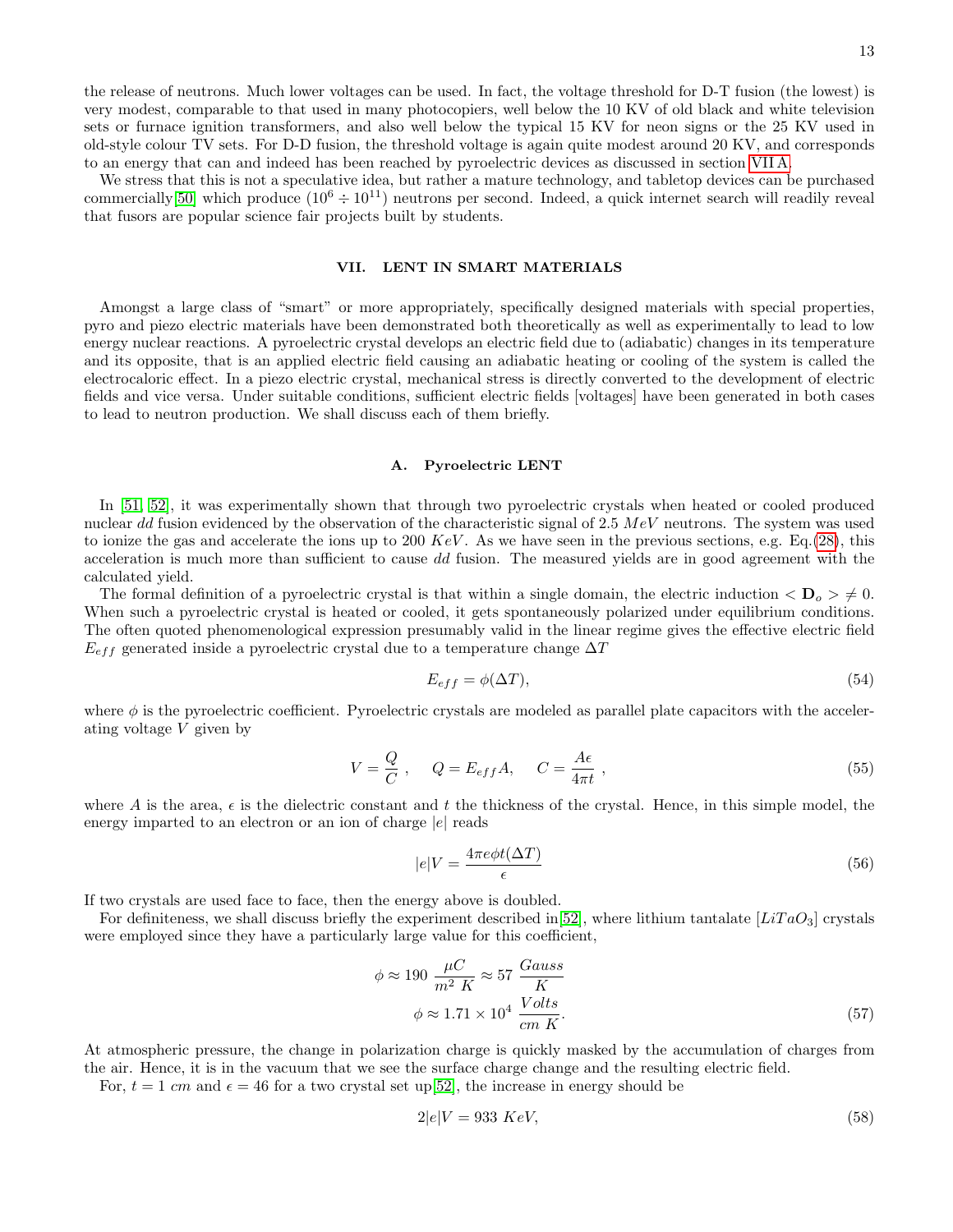whereas the maximum electron energy gain measured is only about 200  $KeV$ . For ions, it is even less.

The deuterium fill gas in a vacuum chamber was ionized by the strong electric field between two polarized crystals and the deuterons were accelerated into a deuterated polystyrene target at energies above the threshold for fusion. To obtain the maximum accelerating voltage, two crystals were employed to double the voltage and a catwhisker tip was employed to increase the electric field. The crystals were heated up to  $130^{\circ}C$  and then cooled to room temperature. Very clear signals for neutrons with energies  $(2.5 \pm 0.1)$  MeV were observed by the usual time of flight method.

### B. Piezoelectric LENT

Over six decades, considerable experimental evidence has been gathered for high energy particle production during the fracture of certain kinds of crystals [\[53–](#page-16-36)[57\]](#page-16-37). Fracture induced nuclear transmutations and the production of neutrons have been clearly observed[\[58](#page-16-38)[–63\]](#page-16-39). The production of neutrons appears greatly enhanced if the solids being fractured are piezoelectric materials. Common examples of a piezoelctric are : hair, bone, quartz.

In a recent paper[\[27\]](#page-16-12), we have theoretically analyzed the problem and shown the manner in which the mechanical pressure in a piezoelectric stressed solid about to fracture can organize the energy so that neutrons can be produced. Since some of the arguments may not be familiar to many readers, we shall repeat below some of the relevant theory.

The energy per unit volume of a piezoelectric material may be written as

$$
du = Tds + \sigma_{ij}dw_{ij} - \mathbf{P} \cdot d\mathbf{E},\tag{59}
$$

where s is the entropy per unit volume;  $\sigma_{ij}$  and  $w_{ij}$  are the stress and strain tensors, **P** and **E** are the polarization and electric field vectors. The adiabatic piezoelectric tensor is defined as  $[64]$ 

$$
\beta_{i,jk} = \left(\frac{\partial P_i}{\partial w_{jk}}\right)_{s,\mathbf{E}} = -\left(\frac{\partial \sigma_{jk}}{\partial E_i}\right)_{s,w}
$$
\n(60)

The effective mechanical electric field interaction energy density, up to quadratic order, reads

$$
\beta_{i,jk} = -\left(\frac{\partial^2 u}{\partial E_i \partial w_{jk}}\right) = -\left(\frac{\partial^2 u}{\partial w_{jk} \partial E_i}\right),\tag{61}
$$

$$
u = -\beta_{i,jk} E_i w_{jk},\tag{62}
$$

leading to the piezoelectric Hamiltonain

<span id="page-13-0"></span>
$$
\mathcal{H}_{piezo} = -\int (d^3 \mathbf{x}) \beta_{i,jk} E_i w_{jk}.
$$
\n(63)

Eq.[\(63\)](#page-13-0) provides a direct link between a large strain (say a fracture caused by stress) causing a large electric field. If one uses this interaction twice, then to second order in  $\beta$ , the EM photon propagator would receive a contribution from the mechanical acoustic phonon propagator in the following way.

Let  $\chi_{ij}$  and  $\tilde{\chi}_{ij}$  be the adiabatic electric susceptibilities at constant strain and at constant stress respectively

$$
\chi_{ij} = \left(\frac{\partial P_i}{\partial E_j}\right)_{s,w}, \qquad \tilde{\chi}_{ij} = \left(\frac{\partial P_i}{\partial E_j}\right)_{s,\sigma}.
$$
\n(64)

These two are related through the elastic response tensor

$$
D_{ijkl} = \left(\frac{\partial w_{ij}}{\partial \sigma_{kl}}\right)_{s,\mathbf{E}} , \qquad (65)
$$

via the thermodynamic identity

$$
\tilde{\chi}_{ij} = \chi_{ij} + \beta_{i,lm} D_{lm,nq} \beta_{j,nq}.
$$
\n(66)

The above static equations are easily generalized to dynamical frequency dependent susceptibilities  $\chi_{ij}(\omega)$  and  $\tilde{\chi}_{ij}(\omega)$ and the phonon propagator  $D_{lm,nq}(\omega)$ . Phonon modes described by the phonon propagator affect the dynamical susceptibilities through the relations

$$
\mathbf{D} = \mathbf{E} + 4\pi \mathbf{P} \tag{67}
$$

$$
\epsilon_{ij}(\omega) = \delta_{ij} + 4\pi \tilde{\chi}_{ij}(\omega) \tag{68}
$$

$$
\tilde{\chi}_{ij}(\omega) = \chi_{ij}(\omega) + \beta_{i,lm} D_{lm,nq}(\omega) \beta_{j,nq}.
$$
\n(69)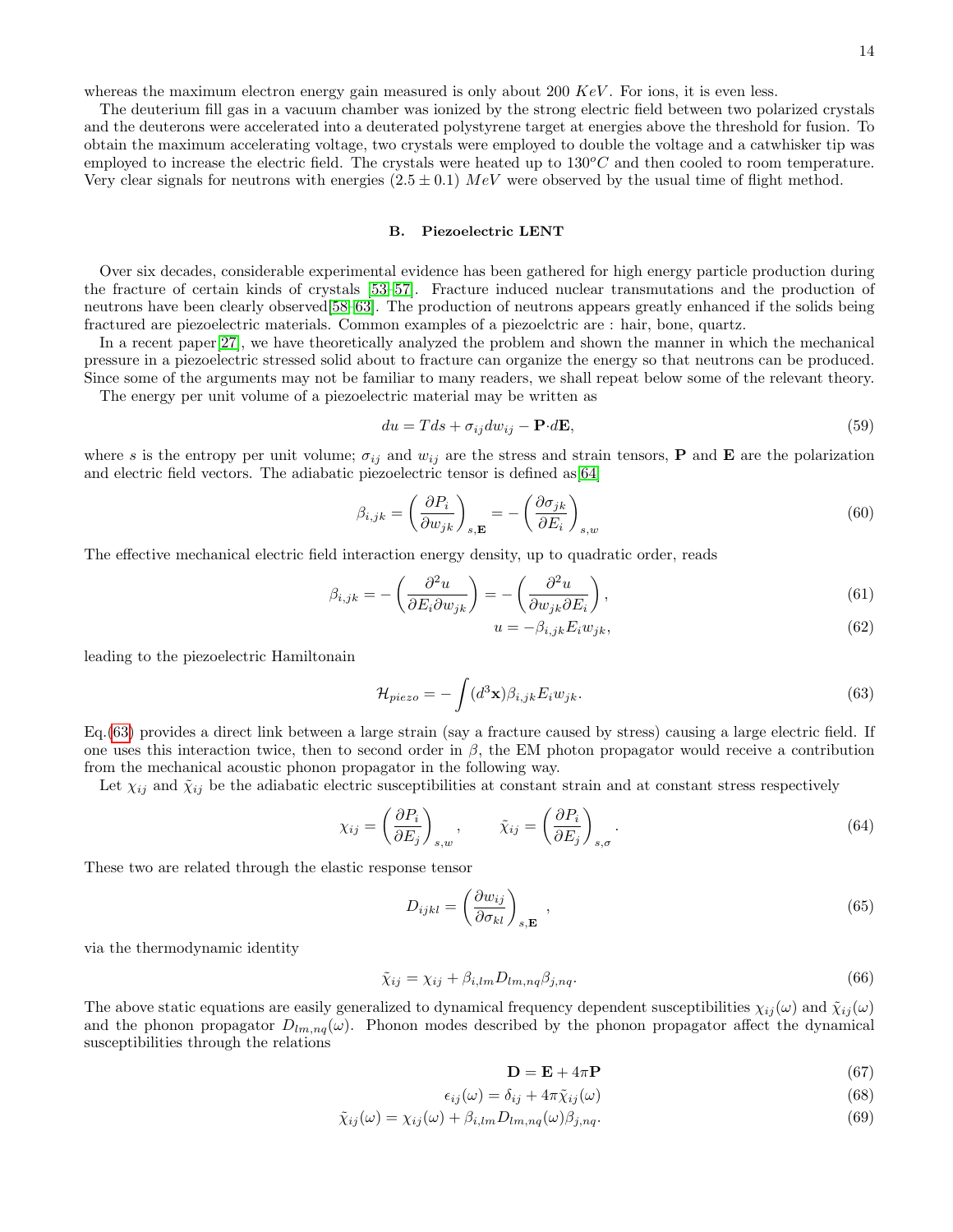Clearly then, the electric susceptibility of a piezoelectric material would be affected by the frequencies associated with the mechanical acoustic frequencies occurring in fractures of such materials. The velocity of sound  $v<sub>s</sub>$  compared to the velocity of light c obeys  $v_s/c \approx 10^{-5}$  and hence for similar sized cavities

$$
\left(\frac{\omega_{phonon}}{\omega_{photon}}\right) \sim 10^{-5} \text{ for similar sized cavities.} \tag{70}
$$

These phonon modes will then appear in  $\epsilon(\omega)$ .

The nuclear reactions are supposed to proceed through the weak capture of high electric field accelerated electrons by protons as described in Section[\(V\)](#page-8-1). We need to calculate the mean energy of the electrons in condensed matter when accelerated by an electric field

<span id="page-14-0"></span>
$$
\frac{d\mathbf{p}}{dt} = e\mathbf{E},\tag{71}
$$

and the electron energy is estimated to be

<span id="page-14-1"></span>
$$
W = \sqrt{(mc^2)^2 + \langle |\mathbf{p}|^2 > c^2}.
$$
\n(72)

If  $\mathcal{P}_E(\omega)(d\omega)$  denotes the mean squared electric field strength in a band width  $(d\omega)$ , then Eqs.[\(71,](#page-14-0)[72\)](#page-14-1) imply

$$
E^2 = \int_o^{\infty} d\omega \mathcal{P}_E(\omega) \tag{73}
$$

$$
\langle |\mathbf{p}|^2 \rangle = e^2 \int_0^\infty \frac{d\omega}{\omega^2} \mathcal{P}_E(\omega). \tag{74}
$$

If  $\Omega$  is a dominant frequency, then the above equation may be written as

$$
\langle \vert \mathbf{p} \vert^2 \rangle = \frac{e^2 E^2}{\Omega^2}.\tag{75}
$$

Let  $m^*$  be the (electrically) renormalized mass. Then, in terms of the vacuum electron mass m, we may write

$$
m^* = \gamma \ m \quad \text{where} \quad \gamma = \sqrt{1 + \left(\frac{eE}{mc\Omega}\right)^2} \tag{76}
$$

For electron capture to occur,  $\gamma \ge \gamma_o \sim 2.5$ . For a rough estimate of the electric field, we may assume that most of the stress at a fracture is electric, in which case

$$
\sigma_{fracture} \sim \frac{E^2}{8\pi} \quad \Rightarrow \quad E \sim 10^5 \text{ Gauss}, \tag{77}
$$

where we have used Griffith's rule that  $\sigma_{fracture} \sim 10^{-3} \sigma_{bond}$ , where  $\sigma_{bond}$  is the stress necessary to break all the chemical bonds. For a relevant frequency in the microwave range  $\Omega \sim 6 \times 10^{10}/sec$  we have  $\gamma \sim 30$ . We can convert this into the neutron production rate through the Fermi interaction

$$
\Gamma[\tilde{e} + p \to n + \nu_e] \sim \left[\frac{G_F m^2}{\hbar c}\right]^2 \left[\frac{mc^2}{\hbar}\right] \gamma^2 \tag{78}
$$

$$
\sim 0.6 \ Hz \text{ for } \gamma = 30. \tag{79}
$$

The transition rate per unit time per unit area of micro-crack surface may be written as

$$
\nu_2 = n_2 \Gamma[\tilde{e} + p \to n + \nu_e],\tag{80}
$$

where  $n_2$  is the number of protons per unit area in the first few layers of the quartz granite. Typical values are

$$
n_2 \sim \frac{10^{14}}{cm^2} \quad \Rightarrow \quad \nu_2 \sim \frac{10^{15} Hz}{cm^2} \,, \tag{81}
$$

a neutron production rate sufficiently large to be measured and to cause even other nuclear transformations. Incidentally, in the piezoelectric case, the neutrons are not ultra cold.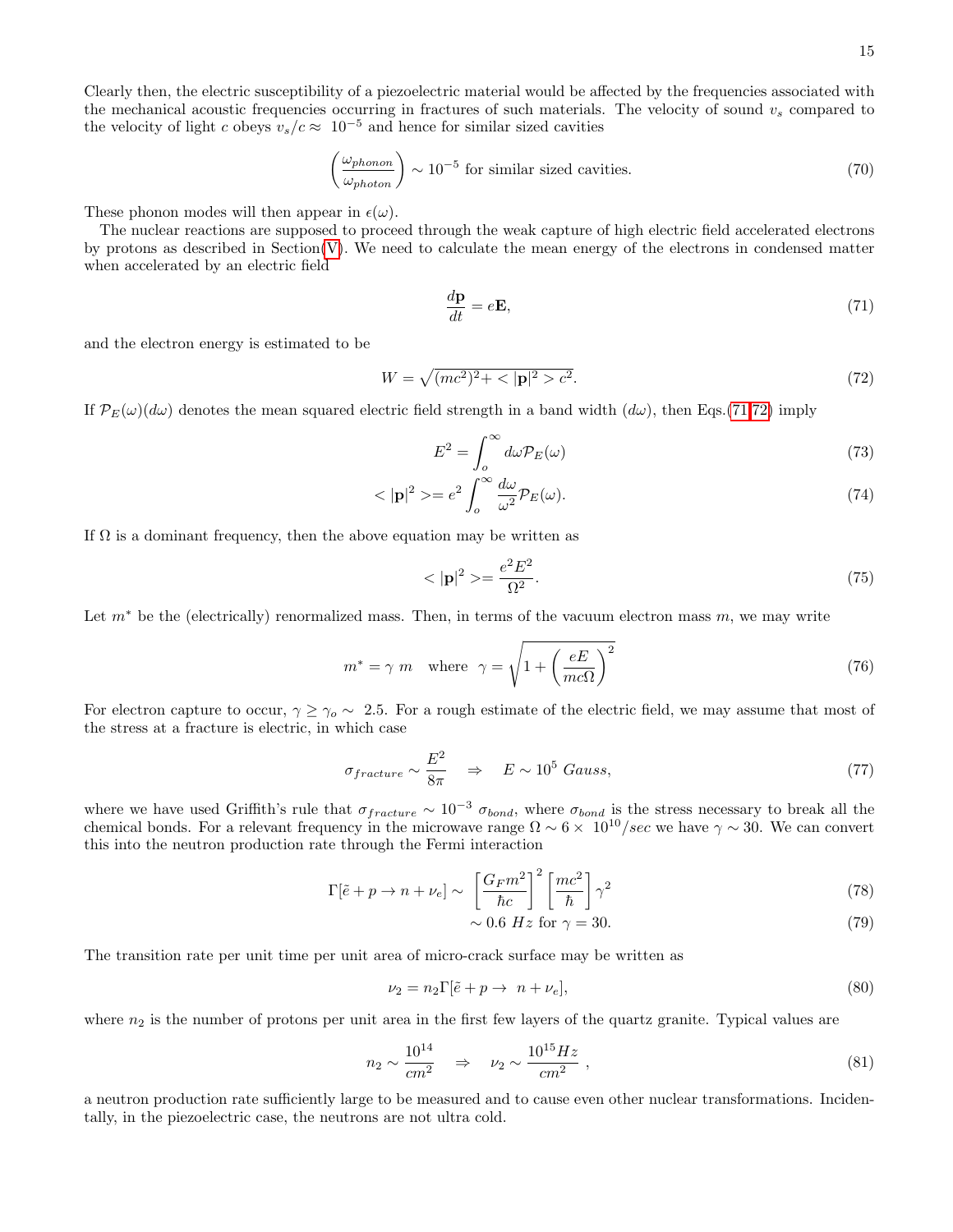### <span id="page-15-12"></span>C. Novel uses for the Tokamak

Traditional "hot fusion" programs have been able to generate neutrons at total rate of about  $10^{17}/sec$ . in the (dd) and (dt) modes, unfortunately lasting only for about 2 seconds [\[65,](#page-16-41) [66\]](#page-16-42). Thus, great improvements are still required for a steady state running of the Tokamaks along with the curtailment of the generated radioactivity. As emphasized by Byrne[\[68\]](#page-17-0), fusion reactors would require a "biological shield", as their outermost shell made of some heavy element such as lead, whose purpose is to remove the surviving 14 MeV neutrons and to attenuate the  $\gamma$  ray flux. But, this would generate a substantial amount of undesirable radioactivity [\[67\]](#page-16-43). In fact, Byrne concludes that "It is not immediately obvious that the problems of radioactive waste disposal, which have plagued fission power programmes across the world, will be entirely absent in the thermonuclear power plants of the future. "

In view of the formidable scientific and technical problems with hot fusion programs yet to be resolved, it is pertinent to ask whether Tokomaks, machines constructed at great public cost, may be put to a different but important practical use. Given the extremely large electromagnetic fields created with great ingenuity within these devices, we propose to use it as a Proof of Concept machine for electro-weak LENT by running electrons and protons rather than just deuterons and tritons as has been done so far. It may be difficult at the beginning to adapt a Tokomak for this purpose but our proposal seems feasible.

# VIII. CONCLUSIONS AND FUTURE PROSPECTS

The leitmotif of this paper has been to provide direct evidence that low energy nuclear transmutations [LENT] can and have been induced by gravitational, weak, EM and strong interactions both in Nature as well as in the laboratory. Also, that quite often three or four of the fundamental interactions are needed to lead to the final LENT. Due to this interplay of different interactions each with its own widely different coupling strength, one finds a great diversity in the rates of the reactions.

Hence, we may conclude that the reality of LENT is no longer a matter of debate because it is soundly based on the Standard Model.The focus must now be on the employment of technology to realize electroweak LENT and thereby provide sorely needed practical applications of the Standard Model of particle physics. Extraordinary advances already made in realizing up to  $1 \text{ GeV}$  table top electron accelerators and high gain factors in generating electric fields in surface plasmon polariton resonances on nano particles bode well for the future of electroweak LENT.

# IX. ACKNOWLEDGEMENTS

YS would like to thank his colleagues at the U. of Rome La Sapienza, Pisa, Perugia, Naples, Boston and at CERN for inviting him for seminars on this and related topics. Special thanks are due in particular to Professor N. Cabibbo, who during his last years greatly encouraged YS to pursue ideas presented here and to, Dr. R. Chidambaram who has been an ever patient and sympathetic listener.

- <span id="page-15-0"></span>[1] H. A. Bethe and C. L. Critchfield, Phys. Rev., 54, 248 (1938); H. A. Bethe, Phys. Rev., 55, 436 (1939).
- <span id="page-15-1"></span>[2] H. A. Bethe, Energy Production in Stars, Nobel Lecture, December 11, 1967.
- <span id="page-15-2"></span>[3] S. J. Stephanakis, L. S. Levine, D. Mosher, I. M. Vitkovitsky, and F. Young, *Phys. Rev. Lett.*, **29**, 568 (1972).
- <span id="page-15-3"></span>[4] Y. N. Srivastava, A. Widom, L. Larsen, Pramana 75, 617 (2010); arXiv: nucl-th 0810.0159.
- <span id="page-15-4"></span>[5] J. Zweiback, R. A. Smith, T. E. Cowan, G. Hays, K. B. Wharton, V. P. Yanovsky and T. Ditmire, Phys. Rev. Lett., 84, 2634 (2000); ibid 85, 3640 (2000).
- <span id="page-15-5"></span>[6] A. Widom, Y. N. Srivastava and L. Larsen, High Energy Particles in the Solar Corona, arXiv:nucl-th 0804.2647.
- <span id="page-15-6"></span>[7] P. Wurz et al, Geophysical Research Letters 25, 2557 (1998).
- [8] C. Cowley, W. Bidelman, S. Hubrig, G. Mathys, and D.Bord, Astronomy and Astrophysics 419, 1087 (2004).
- [9] S. Goriely, Astronomy and Astrophysics 466, 619 (2007).
- <span id="page-15-7"></span>[10] K. Lodders, [arXiv:0710.4523](http://arxiv.org/abs/0710.4523) (October 2007).
- <span id="page-15-8"></span>[11] L3 + C Collaboration, Astronomy and Astrophysics  $456$ , 357 (2006).
- <span id="page-15-9"></span>[12] Lord Kelvin [W .Thomson], "1861 Report of the 31st Meeting of the British Association for the Advancement of Science", John Murray, London; Part II, page 27.
- <span id="page-15-10"></span>[13] Astrophysical Ages and Times Scales, ASP Conference Series 245, Edited by Ted von Hippel, Chris Simpson, and Nadine Manset, San Francisco: Astronomical Society of the Pacific, ISBN: 1-58381-083-8, 31 (2001).
- <span id="page-15-11"></span>[14] L. Alvarez, *Phys. Rev.* **54**, 486 (1938).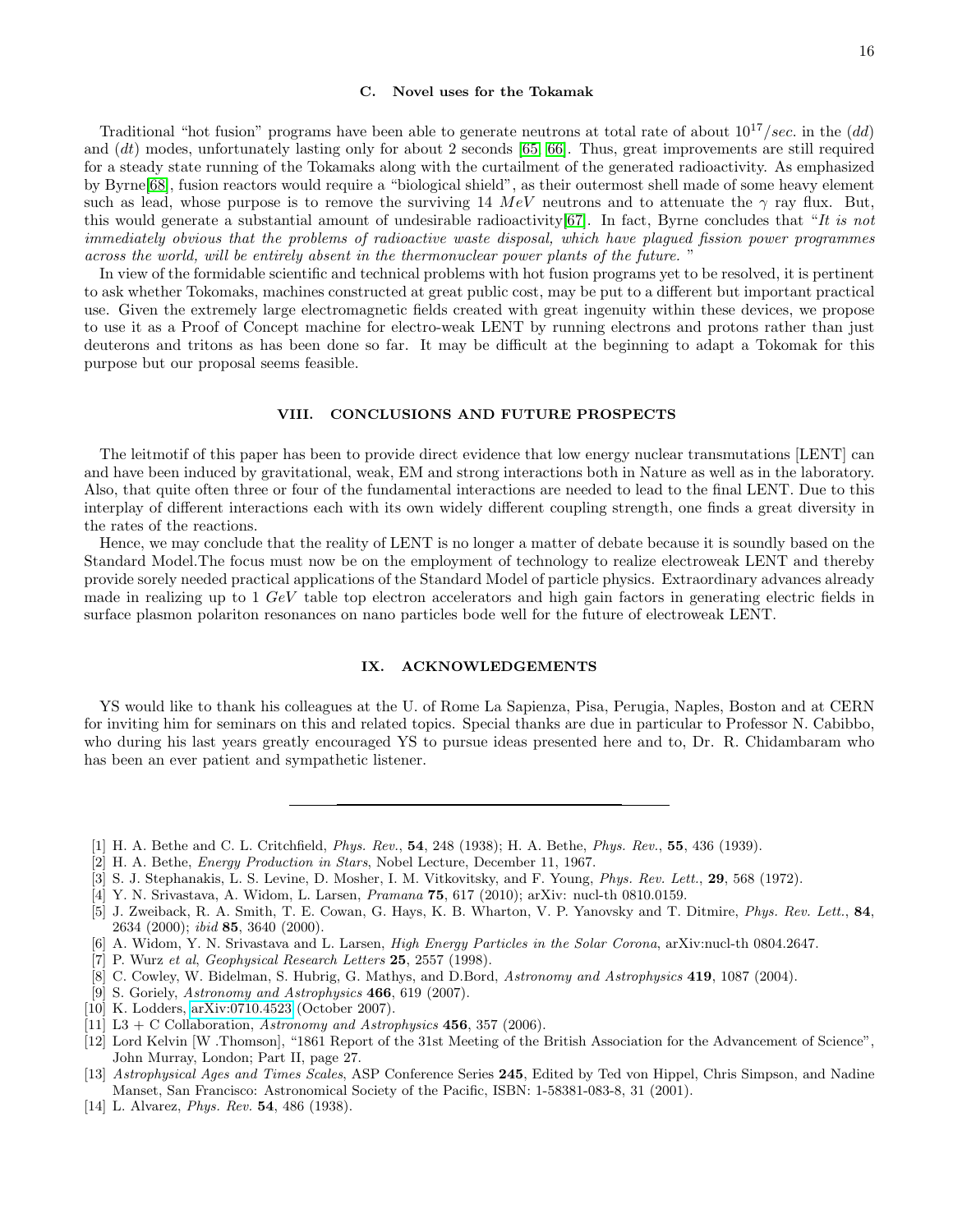- <span id="page-16-0"></span>[15] C. F. von Weizsäcker Zeit. für Physik., 38 176 (1937).
- <span id="page-16-1"></span>[16] W. A. Fowler, G. R. Caughlan and B. A. Zimmerman, Ann. Rev. Astron. Astrophys. 5 525 (1967).
- <span id="page-16-2"></span>[17] A. Widom and L. Larsen, Eur. Phy. J. bf C46, 107 (2006). arXiv: cond-mat/050502; A. Widom and L. Larsen, arXiv: [nucl-th/0608059v](http://arxiv.org/abs/nucl-th/0608059)2.
- <span id="page-16-3"></span>[18] J. Schwinger, in Fourth International Conference ICCF4, Maui, Hawaii, December 1994.
- <span id="page-16-4"></span>[19] J. Bahcall, *Phys. Rev.*, **128** 1297 (1962).
- <span id="page-16-5"></span>[20] F. Ajzenberg-Selove and T. Lauritsen, Nuc. Phys. 11, 1 (1959).
- <span id="page-16-6"></span>[21] C. F. von Weizsäcker, Zeit. für Physik. 39, 633 (1938).
- <span id="page-16-7"></span>[22] H. A. Bethe, *Phys. Rev.* 55, 436 (1939).
- <span id="page-16-8"></span>[23] E. E. Salpeter, Phys. Rev. 88, 547 (1952).
- <span id="page-16-9"></span>[24] F. Hoyle, *Astrophys. J., Suppl.* **1**, 121 (1954).
- <span id="page-16-10"></span>[25] G. N. Shah, H. Razdan, C. L. Bhat and Q. M. Ali, *Nature, (London)* **313**, 773 (1985).
- <span id="page-16-11"></span>[26] A. V. Gurevich, V. P. Antonova, A. P. Chubenko, A, N. Karashtin, G. G. Mitko, M. O. Ptitsyn, V. A. Ryabov, A. L. Sheptov, Yu. V. Shlyugaev, L. I. Vildanova, and K. B. Zybin, Phys. Rev. Lett. 108, 125001 (2012).
- <span id="page-16-12"></span>[27] A. Widom, J. Swain and Y. N. Srivastava, Neutron Production from the Fracture of Piezoelectric Rocks, [arXiv:1109.4911v](http://arxiv.org/abs/1109.4911)2 [physics.gen-ph]
- <span id="page-16-13"></span>[28] C. D. Darwin, *Phil. Mag.* **39**, 537 (1920).
- <span id="page-16-14"></span>[29] F. Buersgens, K. W. Madison, D. R. Symes, R. Hartke, J. Osterhoff, W. Grigsby, G. Dyer and T. Ditmire , Phys. Rev. E 74, 016403 (2006).
- <span id="page-16-15"></span>[30] B. D. Esry et al Phys Rev Lett 97, 013003 (2006).
- <span id="page-16-16"></span>[31] Wu C. et al, *Phys Chem Chem Phys* **13(41)**, 18398 (2011).
- <span id="page-16-17"></span>[32] F. Leg'are et al, *Phys Rev* **A71**, 013415 (2005).
- <span id="page-16-18"></span>[33] S. Mangles *et al, Nature* **431**, 535 (2004).
- [34] C. Geddes *et al, Nature*, **431**, 538 (2004).
- <span id="page-16-19"></span>[35] J. Faure et al, Nature **431**, 541 (2004).
- <span id="page-16-20"></span>[36] W. Leemans et al, Nature Physics 2, 696 (2006).
- <span id="page-16-21"></span>[37] C. Domenico, R. Germano, V. Tontodonato, A. Widom, Y. N. Srivastava, E. Del Giudice, G. Vitiello Key Engineering Materials 495, 104 (2012).
- <span id="page-16-22"></span>[38] G. E. Hale, *Astrophys.* **J 28**, 315 (1908).
- <span id="page-16-23"></span>[39] G. E. Hale, F. Ellerman, S. B. Nicholson and A. H. Joy, Astrophys. J 49, 153 (1919).
- <span id="page-16-24"></span>[40] E. N. Parker, Astrophys. J **121**, 491 (1955).
- <span id="page-16-25"></span>[41] D. W. Kirst, Phys. Rev. 60, 47 (1941); D. W. Kirst and R. Serber, Phys. Rev. 60, 53(1941).
- <span id="page-16-26"></span>[42] S. Weinberg, Gravitation and Cosmology: Principles and Applications of the General Theory of Relativity, Chapter 8. Published by John Wiley and Sons, New York (1972).
- <span id="page-16-27"></span>[43] D. O. Muhleman, R. D. Ekers and E. B. Fomalont, Phys. Rev. Lett. 24, 1377 (1970).
- <span id="page-16-28"></span>[44] By way of comparison, salty ocean water has a conductivity of about  $1.5 \times 10^{11}$  Hertz.
- <span id="page-16-29"></span>[45] P. Foukal and P. Miller, *Solar Physics* **83**, 83 (1983).
- [46] U. Feldman, *Physica Scripta* **65**, 185 (2002).
- <span id="page-16-30"></span>[47] K. Stasiewicz and J. Ekeberg, Astrophys. J. 680, L153 (2008).
- <span id="page-16-31"></span>[48] S. N. Karpov et al, *Il Nuovo Cimento* **21C**. 551 (1998).
- <span id="page-16-32"></span>[49] See, for example: R. P. Ashley, G. L. Kulcinski, J. F. Santarius, S. Krupakar Murali, G. Piefer; IEEE Publication 99CH37050, pg. 35-37, 18th Symposium on Fusion Engineering, Albuquerque NM, 25-29 October 1999.
- <span id="page-16-33"></span>[50] <http://www.nsd-fusion.com/core-tech.php>
- <span id="page-16-34"></span>[51] B. Naranjo, J. Gimzewski and S. Putterman, *Nature (London)* **434**, 1115 (2005).
- <span id="page-16-35"></span>[52] J. Geuther, Y. Danon, and Frank Saglime, Phys. Rev. Lett. 96, 054803 (2006).
- <span id="page-16-36"></span>[53] V. V. Karassey, N. A. Krotova and B. W. Deryagin, *Dokl. Akad. Nauk SSSR* 88, 777 (1953).
- [54] V. A. Klyuev, A. G. Lipson, Yu. P. Toporov, B. V. Deryagin, V. J. Lushchikov, A.V. Streikov, E. P. Shabalin, Sov. Tech. Phys. Lett. 12, 551 (1986); V. Klyuev et al., Kolloidn. Zh. 88, 1001 (1987).
- [55] G. Preparata, Il Nuovo Cimento, 104, 1259 (1991).
- [56] K. Nakayama, N. Suzuki and H. Hashimoto, *Journal of Physics D* 25, 303 (1992).
- <span id="page-16-37"></span>[57] B. Lawn, Fracture of Brittle Solids, Sec. 4.5, page 103, Cambridge University Press, Cambridge (1993).
- <span id="page-16-38"></span>[58] B. V. Derjaguin, A. G. Lipson, V. A. Kluev, D. M. Sakov and Yu. P. Toporov, Nature 341, 492 (1989).
- [59] A. G. Lipson, D. M. Sakov, V. A. Klyuev and B. V. Deryagin, JETP. Lett. 49, 675 (1989); B. V. Derjaguin, V. A. Kluev, A. G. Lipson, and Yu. P Toporov, Physica B 167, 189 (1990).
- [60] T. Kaushik et al, Phys. Lett. **A 232**, 384 (1997).
- [61] Y. Shioe et al., *Il Nuovo Cimento* **112**, 1059 (1999).
- [62] F. Cardone, A. Carpinteri, and G. Lacidogna, Phys. Lett., A 373 (2009) 862; A. Carpinteri and G. Lachidogna, Strain 45, 332 (2009).
- <span id="page-16-39"></span>[63] M. Fuji et al., Jpn. J, Appl. Phys, 41, 2115 (2002).
- <span id="page-16-40"></span>[64] L. D. Landau and E. M. Lifshitz, Electrodynamics of Continuous Media, Sec. 17, Pergamon Press, Oxford (1984).
- <span id="page-16-41"></span>[65] JET Team. Nucl. Fusion, **32**, 187 (1992)
- <span id="page-16-42"></span>[66] B. E. Keen and M. L. Watkins, Proceedings of the Institution of Mechanical Engineers, Part A: Journal of Power and Energy, 207, 269 (1993)
- <span id="page-16-43"></span>[67] D. Steiner, Proc. Int. Conf. on Nuclear Cross-sections and Technology 1975, Eds. R. A. Schrack and C. D. Bowman, NBS